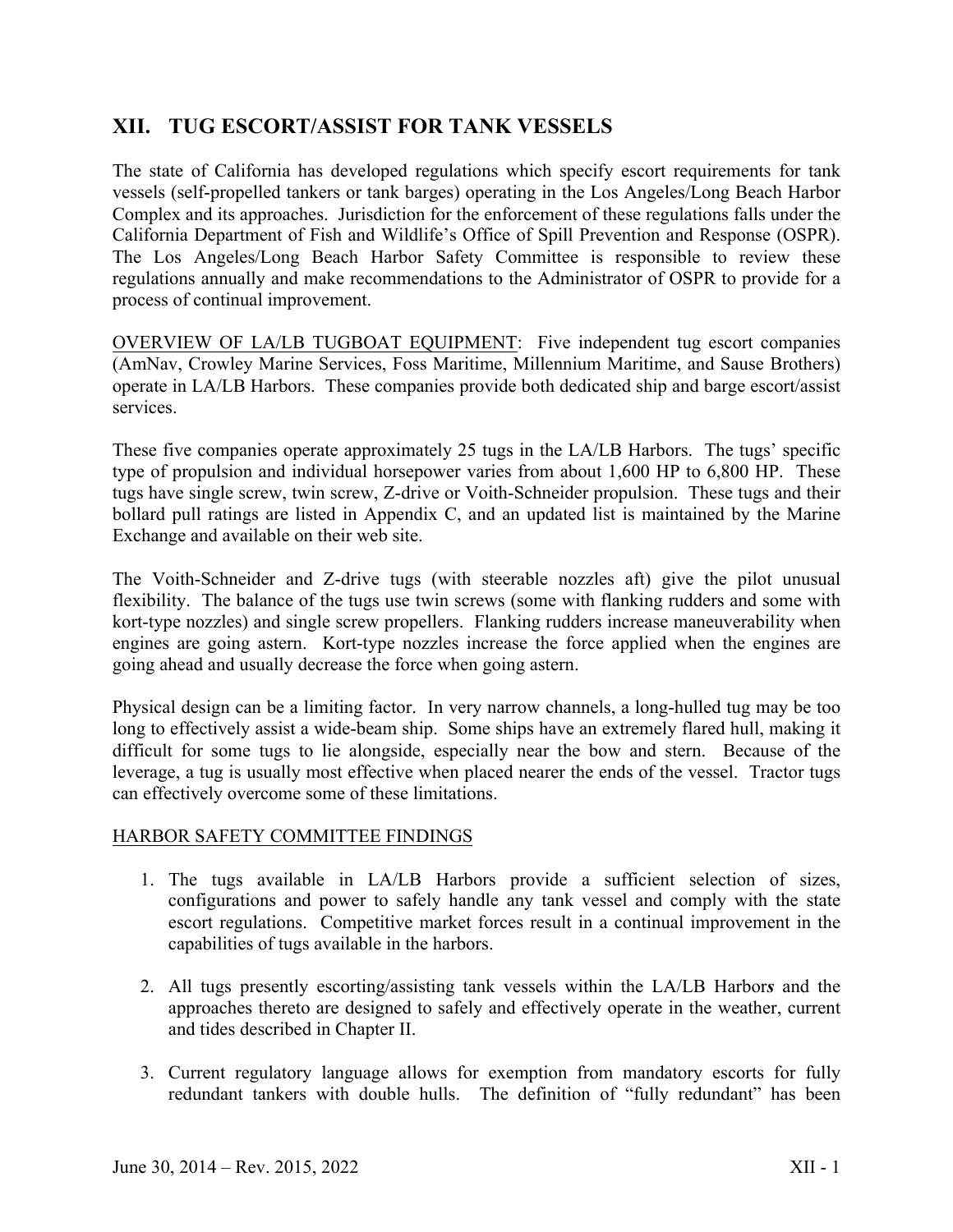amended to be consistent in both the LA/LB Harbors and San Francisco Bay Area Tug Escort regulations.

- 4. Tank vessels carrying liquid bulk cargoes that are not currently covered by state regulations should follow the Plan's tug escort standards, and any additional Coast Guard or appropriate port requirements for tug escort. The Harbor Safety Committee will continue to monitor changing trends in vessels arriving in LA/LB Harbors to determine whether or not further amendments to the tug escort regulations may be required.
- 5. As a result of the channel-deepening projects, larger tankers can now call at LA/LB Harbors. The Force Selection Matrix in 851.27 accommodates tankers up to 420,000 metric tons displacement.
- 6. As compliance with the bollard pull testing requirements of  $851.23$  paragraph  $(a)(7)(A)$ has become problematic, the Committee, in cooperation with other Harbor Safety Committees in the state, developed the optional Escort Tug Inspection Program, codified in the regulations in new paragraph  $(a)(7)(B)$ , which can be used in lieu of periodic bollard pull testing.

OVERVIEW OF OPERATING PROCEDURES: The Plan covers tank vessels in the LA/LB Harbors carrying all types of petroleum cargoes. Most tank vessels carrying crude oil are loaded when inbound to either LA/LB terminals. Product- or chemical-carrying tank vessels may be either loaded or partially loaded both inbound and outbound. The Coast Guard may require additional tug escort/assist capabilities.

State regulations require escort tug(s) to meet inbound, laden tank vessels (carrying 5,000 or more metric tons of oil in bulk as cargo) at the seaward limit of the appropriate Tank Vessel Escort Zone as described in 851.22(c). The tug(s) then accompany the tank vessel to the berth and assist in berthing. Outbound, laden tank vessels must use escort tugs from departing the berth until clearing the breakwater entrance. Escort tugs must be tethered except when escorting tank barge/primary towing units that have a total displacement of 20,000 metric tons or less.

Escort tugs are usually considered servants of the vessel and carry out the orders of the master or pilot to the best of their ability. Therefore, during emergency situations and where safety of the vessel (tug and/or tank vessel) is in question, the COTP or the master/pilot may waive operating procedures.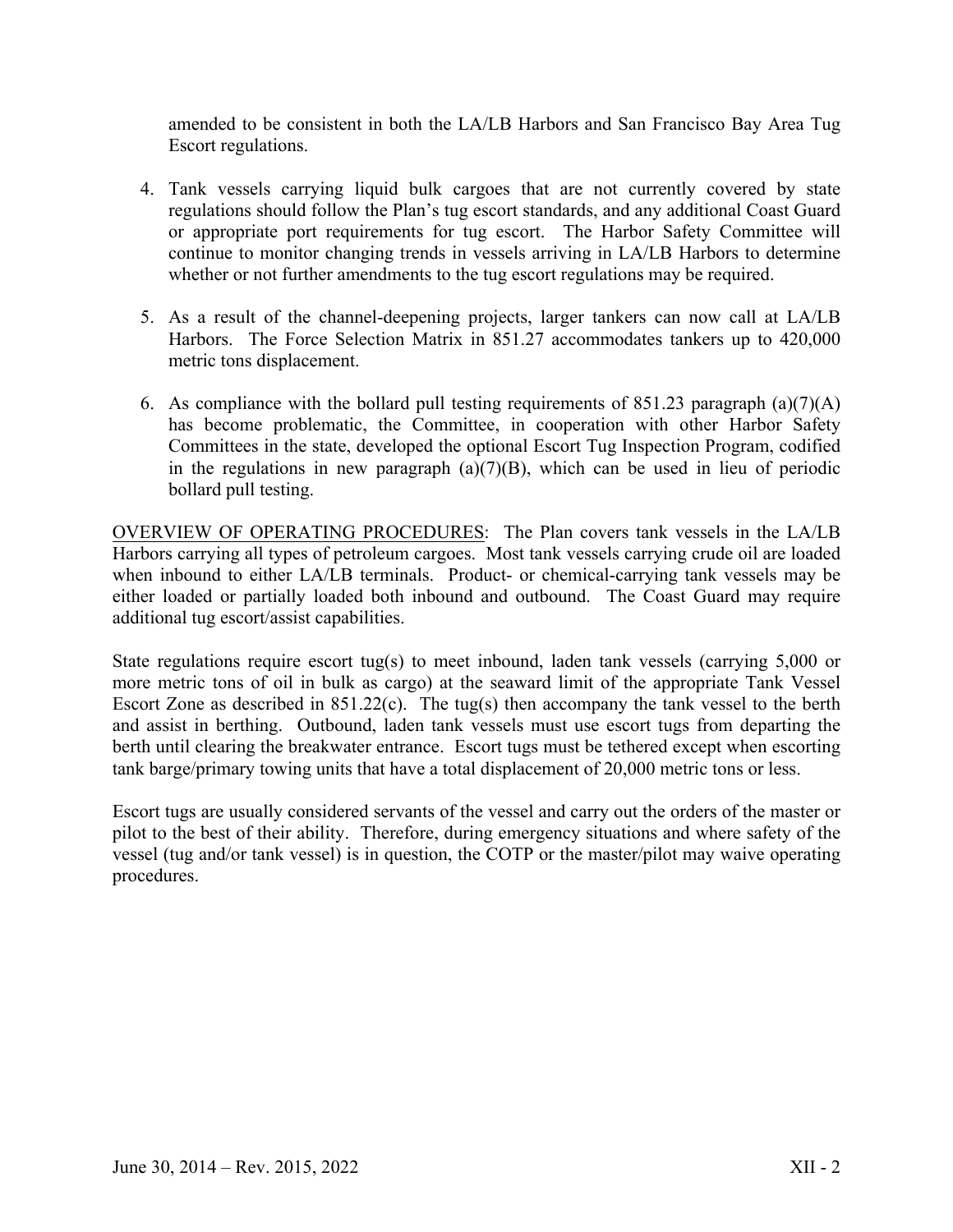CURRENT TUG ESCORT REGULATIONS: The state tug escort regulations were developed from the Standards of Care originally written by the Los Angeles/Long Beach Harbor Safety Committee to institutionalize good marine practices and to guide those involved in the movement of tank vessels. The minimum requirements of the regulations herein reflect favorable circumstances and conditions. The tanker master/pilot shall arrange for additional escort tug(s) should adverse weather conditions, unusual port congestion, the contemplated movement of the vessel or other conditions or circumstances so require.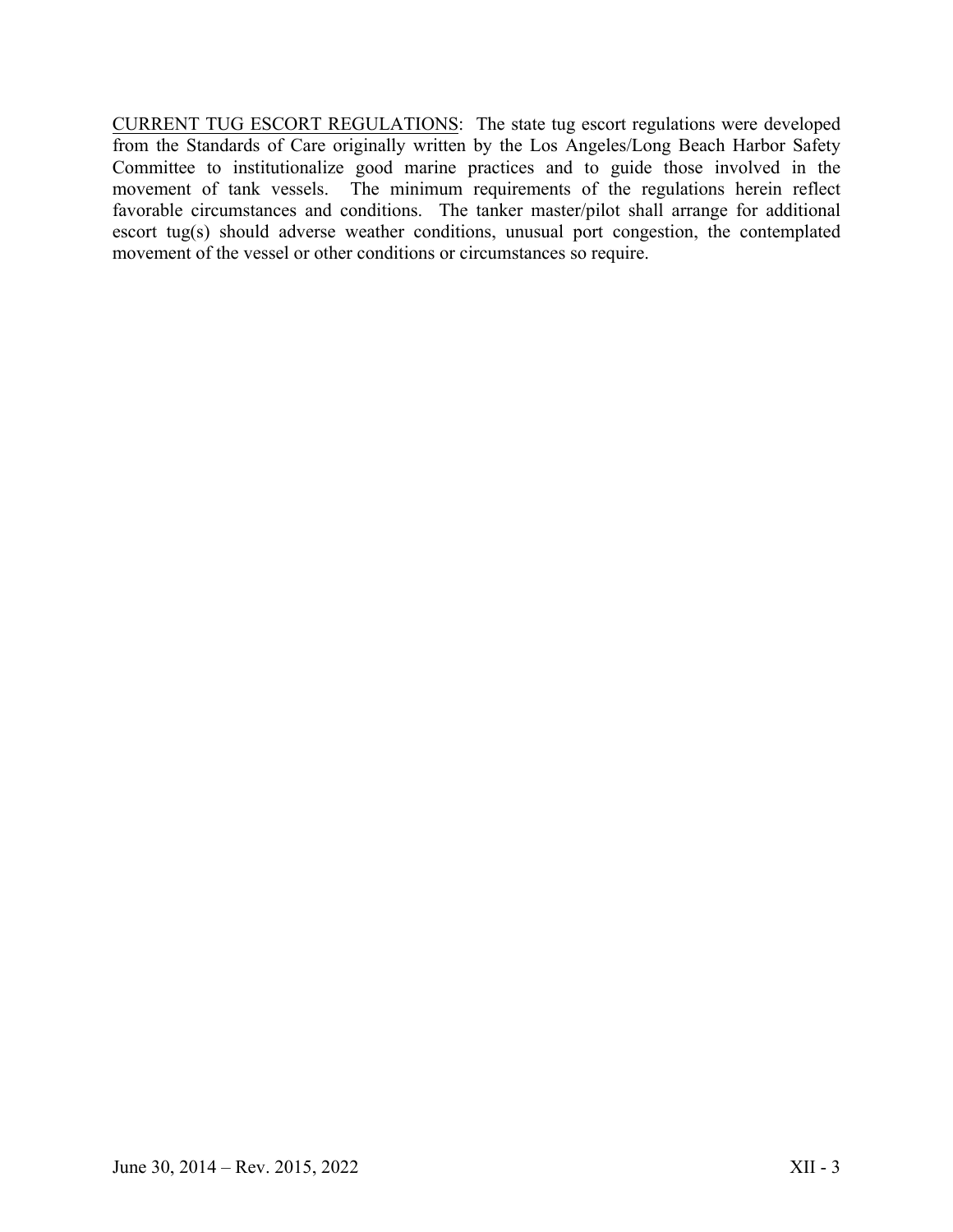# **CALIFORNIA CODE OF REGULATIONS TITLE 14, DIVISION 1**

## **SUBDIVISION 4, OFFICE OF SPILL PREVENTION AND RESPONSE CHAPTER 4. VESSEL REQUIREMENTS SUBCHAPTER 2. TANK VESSEL ESCORT PROGRAM FOR THE LOS ANGELES/LONG BEACH HARBOR SECTIONS 851.20 - 851.32**

#### **Effective August 11, 2012**

#### **851.20. Purpose and Scope.**

This subchapter sets forth tank vessel escort requirements for tank vessels underway in the Los Angeles/Long Beach Harbor and their approaches. These requirements specify that tank vessels carrying 5,000 or more metric tons of oil in bulk as cargo shall be escorted by a suitable escort tug or tugs. When required, the escort tug(s) shall take action under the direction of the tank vessel master or pilot, to influence the speed and direction of travel of the tank vessels in the event of a casualty, steering or propulsion failure, thereby reducing the possibility of groundings or collisions and the risk of an oil spill from these tank vessels.

This subchapter establishes the criteria for matching tugs to tankers and barges. Tankers will be matched according to a matrix that correlates a tanker's displacement (in metric tons) with the braking force of a tug(s). Barges with a displacement tonnage less than or equal to 20,000 metric tons shall be matched based on the aggregate displacement tonnage of both the primary towing vessel and the tank barge. Barges with a displacement tonnage greater than 20,000 metric tons require a tethered escort and a one-to-one correlation between the sum of the total displacement tonnage of the primary towing vessel and its barge, and the escort tug(s).

The Administrator shall periodically review the matching criteria, other program elements and enforcement mechanisms. The program review will include a survey of the tank vessel-related incidents in U.S. waters to determine the type of failures that have occurred, an assessment of tug technology and any advances made in design and power, the tug escort-related rules and policies that are implemented by other coastal states and maritime organizations, and any changes to bathymetry in the Harbor. At the conclusion of the review, the Administrator will determine whether it is necessary to modify the tug/tank vessel matching criteria or any other provision of the program requirements.

Authority: Sections 8670.17.2, and 8670.23.1, Government Code. Reference: Section 8670.17.2, Government Code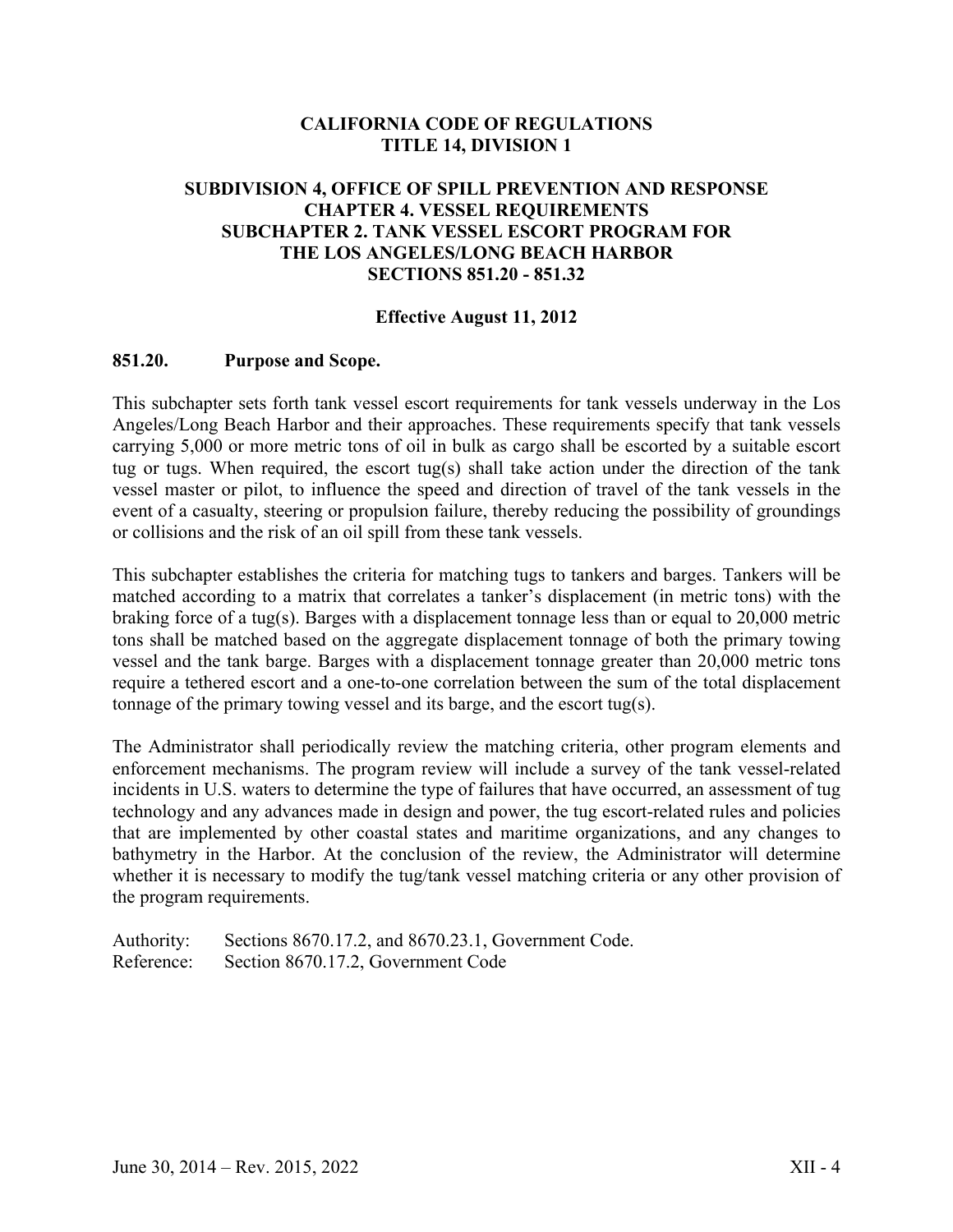# **851.21. Definitions.**

Definitions governing the construction of this subchapter can be found in Chapter 1, Section 790 of this subdivision.

Authority: Sections 8670.3, 8670.17.2 and 8670.23.1, Government Code. Reference: Sections 8670.17.2, Government Code.

## **851.22. Applicability.**

- (a) This subchapter shall apply to all laden tank vessels when they are:
	- (1) Inbound from the seaward limits of the applicable escort zone, as described in Subsections (c) and (d) below, to anywhere inside the Federal Breakwater;
	- (2) transiting anywhere inside the Federal Breakwater (from dock to anchor, anchor to dock and shifting between docks); and/or
	- (3) outbound from dock or anchor to the Federal Breakwater.
- (b) This subchapter shall apply to all escort tugs being used to escort tank vessels during transits described in Subsection (a), above.
- (c) Three tank vessel escort zones are established as follows:
	- (1) Zone 1: All waters within 2.0 nautical miles to seaward of the Federal Breakwater;
	- (2) Zone 2: All waters in the approaches to the Port of Long Beach within 3.5 nautical miles to seaward of the Federal Breakwater;
	- (3) Zone 3: All waters in the approaches to the Port of Los Angeles within 4.0 nautical miles to seaward of the Federal Breakwater.
- (d) Tank vessels to which this subchapter applies (as described in Subsection (a) above) required to have escorts under this subchapter shall be escorted in the applicable escort zones as specified below:
	- (1) Zone 1: Escort tugs are required for all tank vessels;
	- (2) Zone 2: Escort tugs are required for all tankers with a static deep draft that is more than 16.5 meters (54' 01.6");
	- (3) Zone 3: Escort tugs are required for all tankers with a static deep draft that is more than 14.0 meters (45' 11.2");
- (e) For the purpose of these regulations, "static deep draft" is the vessel's deepest draft in still-water conditions.
- (f ) This subchapter (except for this Subsection (f)) shall not apply to tankers with double hulls, as that term is defined in 33 CFR 157.03, when the tanker also has fully redundant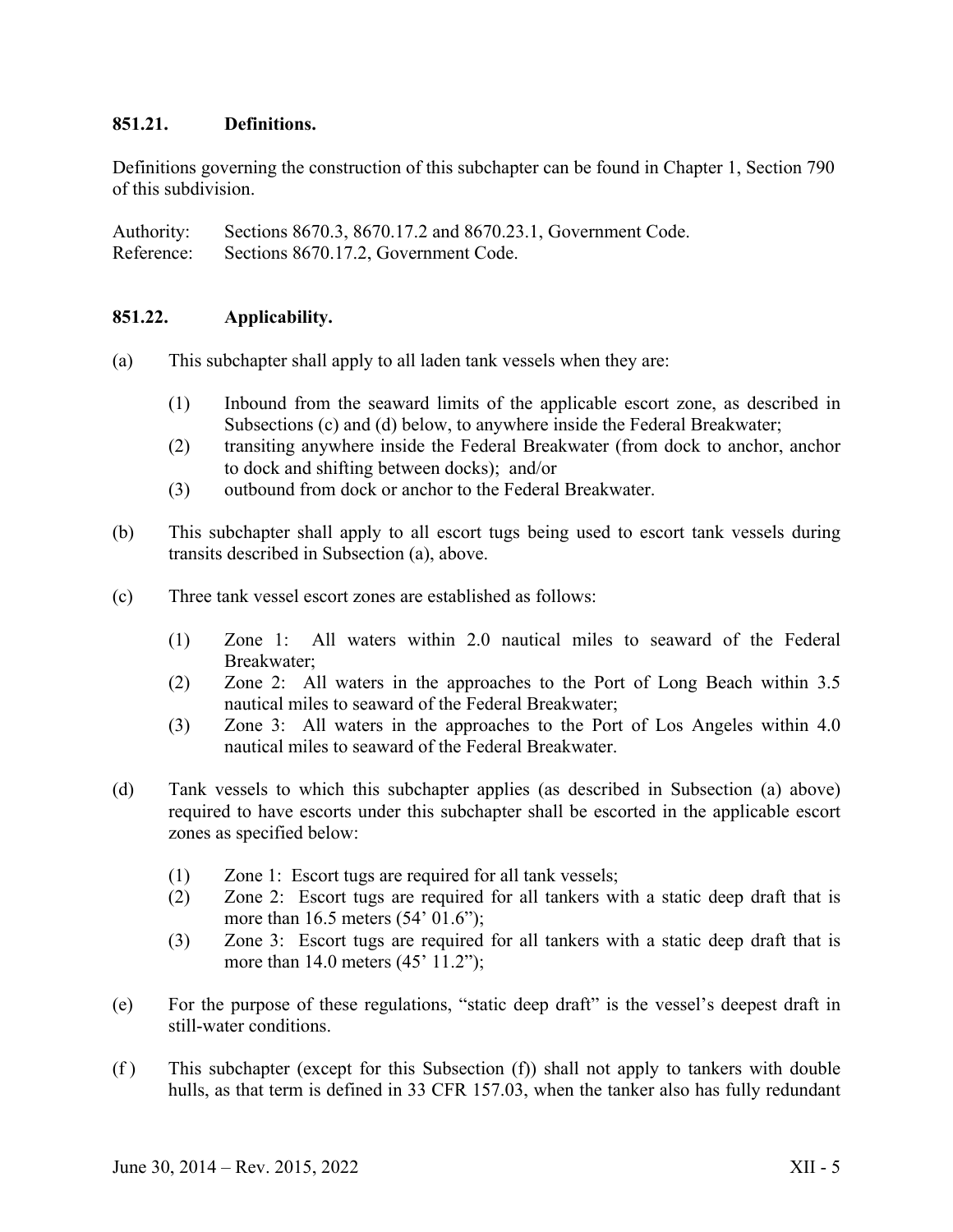steering and propulsion systems; as well as integrated navigation systems to minimally include:

- (1) Redundant propulsion and steering systems:
	- (A) two independent propellers each with a dedicated engine (or motor), propulsion system (electrical generation system) electrical system (including the switchboard), fuel system, lube oil system; and any other system required to provide the vessel with independent means of propulsion; and
	- (B) two independent rudders each with separate steering systems; and
	- (C) the propulsion and steering components, as described in subsections (A) and (B), above, shall be arranged in separate spaces, such that a fire or flood in one space will not affect the equivalent system in other space(s); and
	- (D) a bow thruster with an assigned power source.
- (2) A navigation system in compliance with the federal navigational equipment requirements set forth in 33 CFR Sections164.35, 164.37, 164.38(b), 164.40, 164.41, 164.42, and 164.43.
- (3) No exemption to this subchapter shall be allowed for a tanker requesting a U.S. Coast Guard Captain of the Port letter of deviation, pursuant to 33 CFR Sections 164.51, 164.53, and 164.55.
- (4) The Administrator may require tankers that are exempt from this subchapter under the conditions outlined in Subsection (f) above to periodically demonstrate the tank ship and crew's ability to maneuver in response to a partial or total loss of propulsion and/or steering at a level of safety at least equal to that of an escorted tanker.
- (g) This subchapter shall not apply to purely dedicated response vessels.
- (h) Nothing in these regulations shall prohibit the master or pilot from taking any action necessary to maximize the safety of the transit and/or avoid:
	- (1) a collision or grounding; and/or
	- (2) damage to the tank vessel or escort tug and/or its crew and/or cargo.
- (i) The tank vessel master remains responsible for the safe navigation and maneuvering of the tank vessel in all circumstances.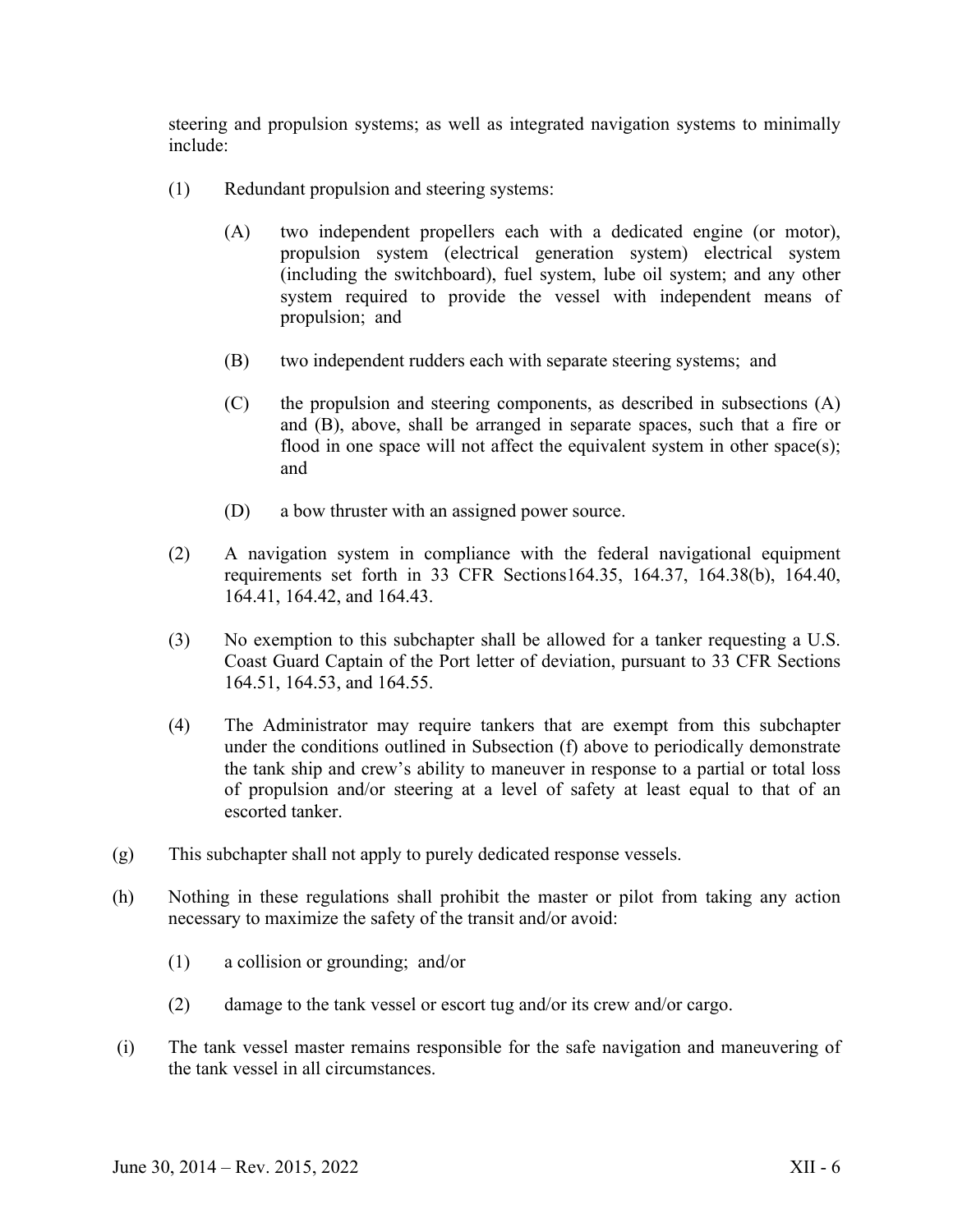(j) The requirements outlined in this section are in addition to, and not a limitation of, any other responsibility created by custom, law, or regulation.

Authority: Sections 8670.17.2 and 8670.23.1, Government Code. Reference: Section 8670.17.2, Government Code.

## **851.23. Requirements for Escort Tugs; Bollard Pull Testing and Certification, Equipment Requirements, Crew and Training Standards.**

(a) Bollard Pull Testing Requirements.

- (1) All escort tugs in the Los Angeles/Long Beach Harbor used for escorting tank vessels, shall have their static bollard pull (ahead and astern) measured for determining their forces in kips.
- (2) Static bollard pull measurements shall be verified by a member of IACS, and in accordance with the following standards:
	- (A) The measurement shall be taken with the escort tug's trim and/or displacement corresponding to applicable loadline requirements or letter of stability.
	- (B) Auxiliary equipment (such as pumps and generators) which is driven from the main engine(s) or propeller shaft(s) in normal operation of the escort tug shall be connected during the measurement process.
	- (C) All bollard pull measurements shall be derived solely on the basis of the escort tug's capabilities. No outside assistance shall be allowed.
	- (D) The propeller(s) blades fitted during the measurement shall be the same as those used when the escort tug is in normal operation.
	- (E) Water depth shall be a minimum of 45 feet (not underwater clearance).
	- (F) Water current shall not exceed 1.0 knot.
	- (G) Wind velocity shall not exceed 10 knots.
		- 1. Measurements of water current and wind velocity shall be provided to the classification society surveyor by the escort tug owner's representative.
	- (H) Towline length shall be a minimum of 300 feet.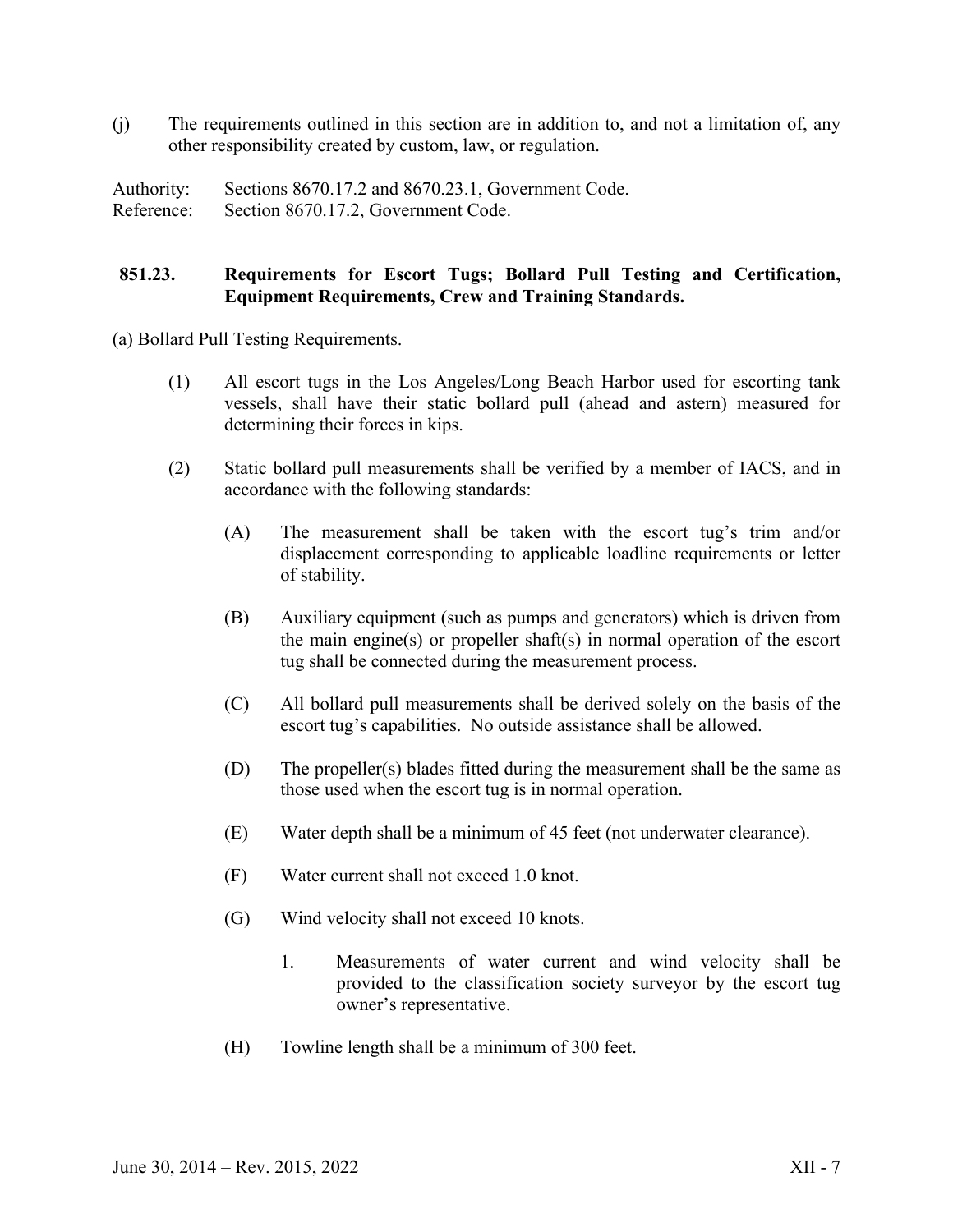- (I) The strain cell used for the measurements shall have been calibrated within the past 12 months. The classification surveyor shall verify this fact. The accuracy of the strain cell shall be  $+/-2\%$  within a temperature range of -40° and 104°F.
- (J) Instruments providing both a continuous read-out and the bollard pull graphically as a function of the time, shall be connected to the strain cell.
- (K) The surveyor for the classification society shall:
	- 1. be aboard the escort tug during the measurement process to verify that the bollard pull report is correct;
	- 2. determine the escort tug's static bollard pull capacity by averaging the forces recorded (without any significant tendency of decline) for a period of at least 15 minutes while maintaining a fixed reading with the engine(s) operating at the manufacturer's recommended continuous output;
	- 3. sign the completed BOLLARD PULL REPORT of the Los Angeles/Long Beach Harbor Safety Committee; and
	- 4. sign and issue a BOLLARD PULL CERTIFICATE.
- (3) Escort tug companies shall provide the Los Angeles/ Long Beach Harbor Safety Committee with the results of the static bollard pull tests performed measurements taken pursuant to the provisions of this subchapter.
- (4) Results of any and all static bollard pull measurements shall be inventoried and published by the Marine Exchange.
- (5) Escort tugs which do not have current bollard pull certifications on file with the Marine Exchange and the Harbor Safety Committee or which do not meet the requirements for alternative compliance for bollard pull measurements, cannot be used for the escort of tank vessels in the Los Angeles/Long Beach Harbor.
- (6) The braking force shall be re-measured after any modifications and/or repairs to the main engines, hull, shaft-drive line, or steering, that could affect bollard pull. The new measurements must be reported to the Los Angeles/Long Beach Harbor Safety Committee and on file with the Marine Exchange.
- (7) Any escort tug used to comply with the requirements of this subchapter shall also meet one of the following:
	- (A) the escort tug shall have its braking force re-measured within 3 years of its last bollard pull test, or;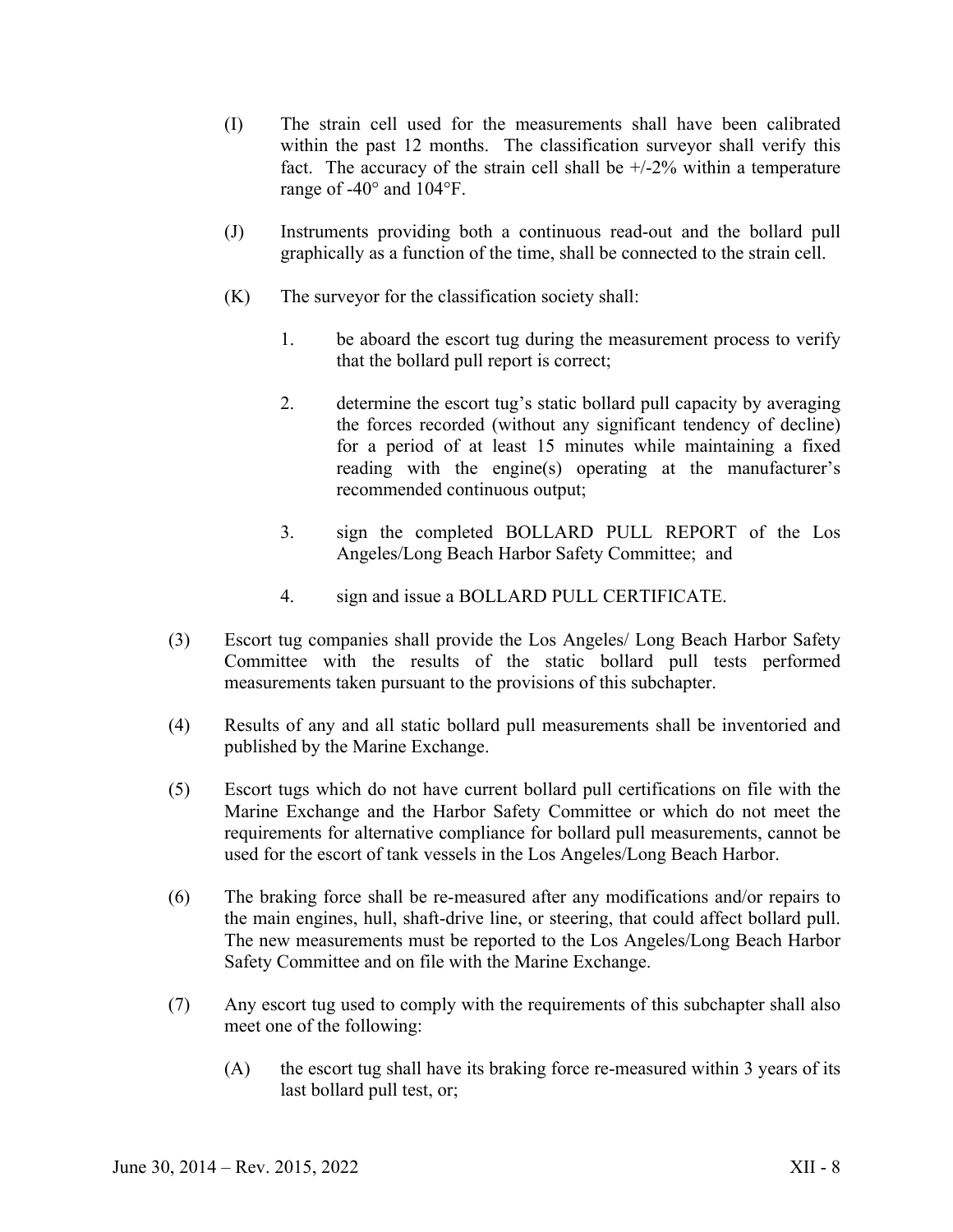- (B) the escort tug shall submit to an Escort Tug Inspection Program, as follows:
	- 1. Escort tugs 150 gross tons or greater, and classed escort tugs shall be made available for inspection by the Administrator twice in five years during their dry dock examination. The period between inspections shall not exceed three years.
	- 2. Escort tug maintenance records shall be made available for inspection by the Administrator.
	- 3. If dry dock examination extensions are necessary, escort tugs shall comply with the direction of the cognizant Officer in Charge, Marine Inspection, or American Bureau of Shipping principal surveyors' direction.
	- 4. For classed escort tugs, a copy of the Class Surveyor's report confirming that the condition of the drive train (shafts, propellers, nozzles or other type drive) and main engines are in the same state as when the builder's or last bollard pull certificate was issued, shall be forwarded to the Administrator.
	- 5. Escort tug companies shall participate and have a certificate of compliance from one of the following Management Systems:
		- i. American Waterways Operators Responsible Carrier Program;
		- ii. International Safety Management;
		- iii. ISO 9000 (quality management).
	- 6. Escort tugs of less than 150 gross tons shall be made available for inspection by the Administrator once in five years during their dry dock examination. These escort tugs shall use a certified Marine Surveyor and shall comply with subsections 2, 3, and 4, above.
- (C) Escort tugs that submit to the Escort Tug Inspection Program, as described above, can perform escort duties in any port in the state, if the tugs meet the requirements of the appropriate subchapter (i.e., Subchapter 1, San Francisco Bay Region; Subchapter 2, Los Angeles/Long Beach Harbor; Subchapter 3, Port Hueneme Harbor; Subchapter 4, Humboldt Bay; Subchapter 5, San Diego Harbor), of this Chapter 4 of the California Code of Regulations.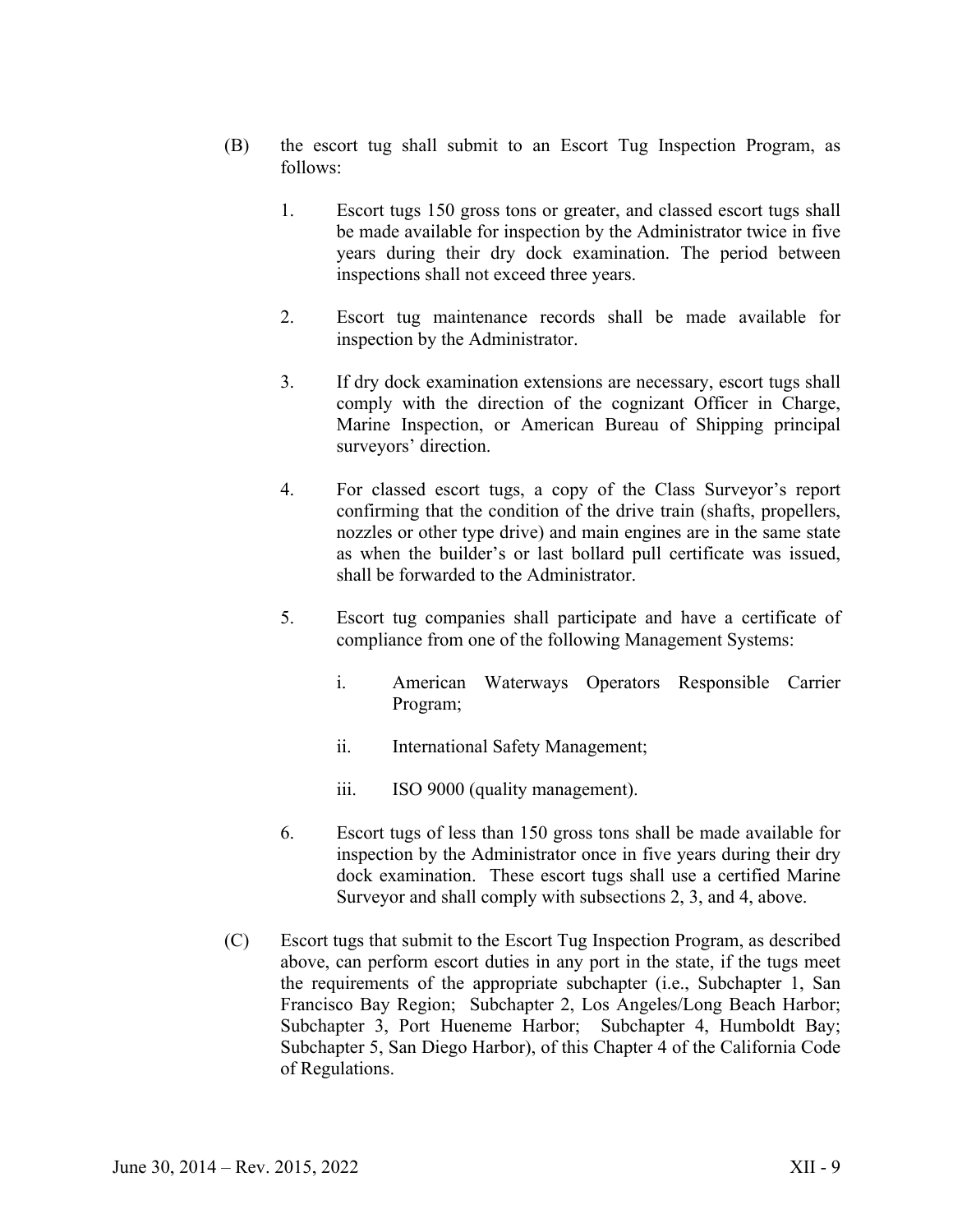(b) Equipment Requirements for Escort Tugs.

All escort tugs used to escort tank vessels shall be equipped with and shall maintain in good working order:

- (1) primary and secondary VHF radios; and
- (2) fendering appropriate to absorb the impact inherent in hull-to-hull operations; and
- (3) power line handling equipment fore and aft to mechanically assist in the deployment and/or retrieval of tow lines.
	- (A) Tow lines provided by tank vessels and/or escort tugs shall:
		- 1. be maintained in sufficient number, length, condition and strength to assure effective control of the intended vessel maneuver, based on weather conditions, the tank vessel's size, and the escort tug's certified static bollard pull or alternative model forces;
		- 2. have a certified strength of at least 1.5 times the escort tug's certified static bollard pull or the alternative model forces found in Section 851.29 of this subchapter.
- (c) Any escort tugs used to comply with the requirements of this subchapter shall meet crew standards as follows:
	- (1) Federal regulations regarding hours of work apply to licensed and unlicensed crew members. According to these regulations, working hours shall include any administrative duties associated with the tug whether underway or at the dock. Hours of rest shall be in accordance with Part A, Chapter 8, Section A-VIII/1, paragraphs 1-4, of the International Convention on Standards of Training, Certification, and Watchkeeping for Seafarers, 1978, as amended in 95 (STCW) standard, which is incorporated by reference.
	- (2) An escort tug, during escort and assist operations required by this subchapter, shall have a minimum of three crewmembers on board ready to respond at the tug master's discretion during an escort transit. At least one crewmember shall be capable of resolving mechanical difficulties aboard an escort tug in the event of an emergency.
	- (3) The Administrator may review the equipment and crew on an escort tug to assure compliance with this subsection.
- (d) Training requirements for the crew of any escort tug used to comply with the requirements of this subchapter shall include, but are not limited to: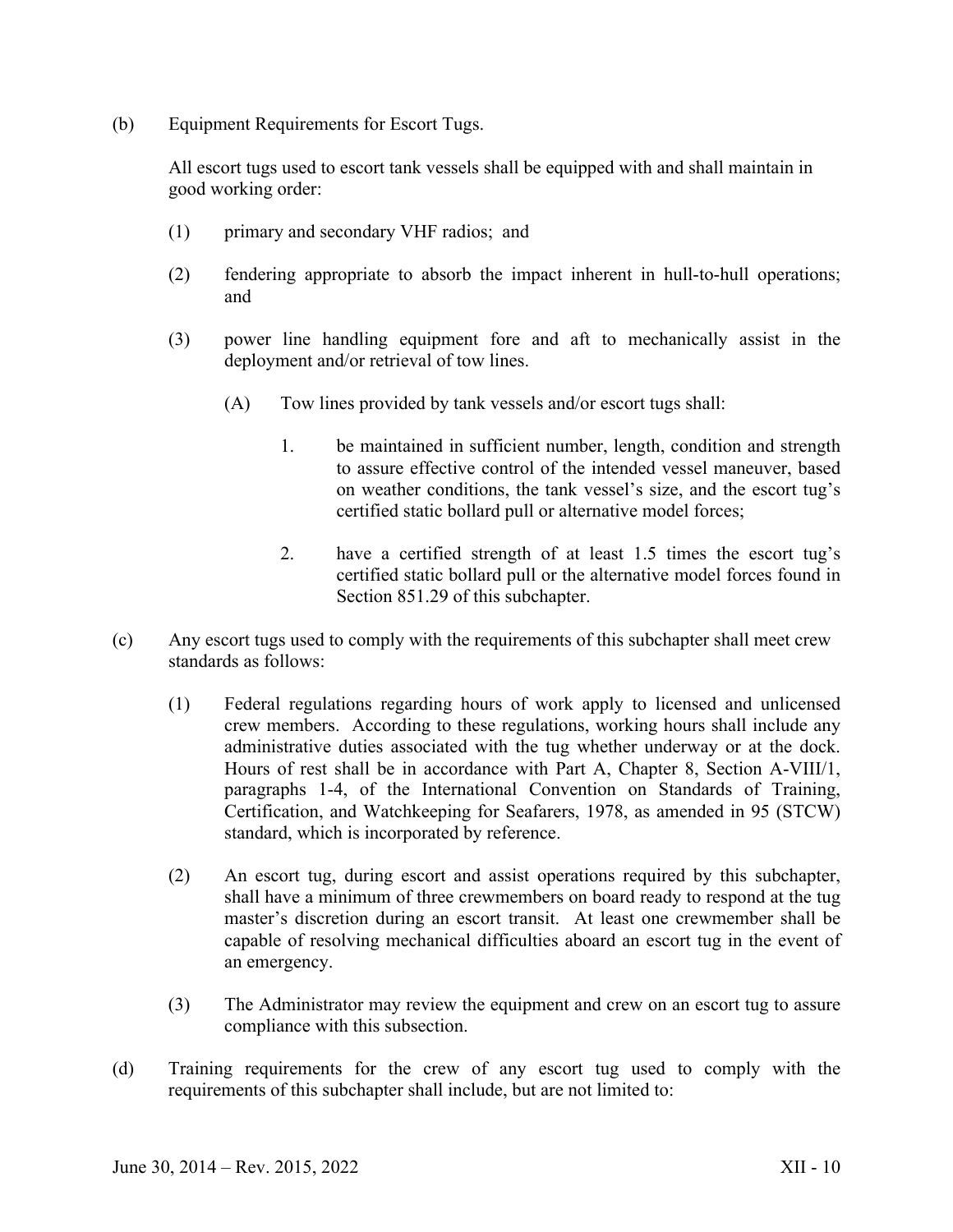- (1) In addition to demonstrable skills that satisfy federal requirements (46 CFR, Section 10.464) for towing vessel licensure, the following training elements are required (with refresher training every 5 years):
	- (A) Masters/Mates:
		- **\***1. Bridge management training;
		- **\***2. Radar training;
		- 3. Navigation/boat handling training or proficiency evaluation, including Rules of the Road refresher training;
		- 4. Company policy and procedure orientation, including review of international, federal and state requirements;
		- **\***5. Marine firefighting/fire prevention;
		- **\***6. Personal safety, including:
			- i. First aid and CPR certification;
			- ii. Confined space hazard awareness;
			- iii. Injury prevention;
			- iv. Cargo knowledge/hazard awareness.
		- **\***7. Responsibility and authority of master including supervisory skills training;
		- **\***8. Currency of knowledge, as required by federal law (46 CFR 15.812) to serve as pilot on non-self propelled tank vessels;
		- **\***9. Knowledge of local geography:
			- i. Terminal location and approaches;
			- ii. Anchorages;
			- iii. Tanker routes
	- (B) Crew members, other than masters/mates:
		- 1. Deck equipment operations and safety training;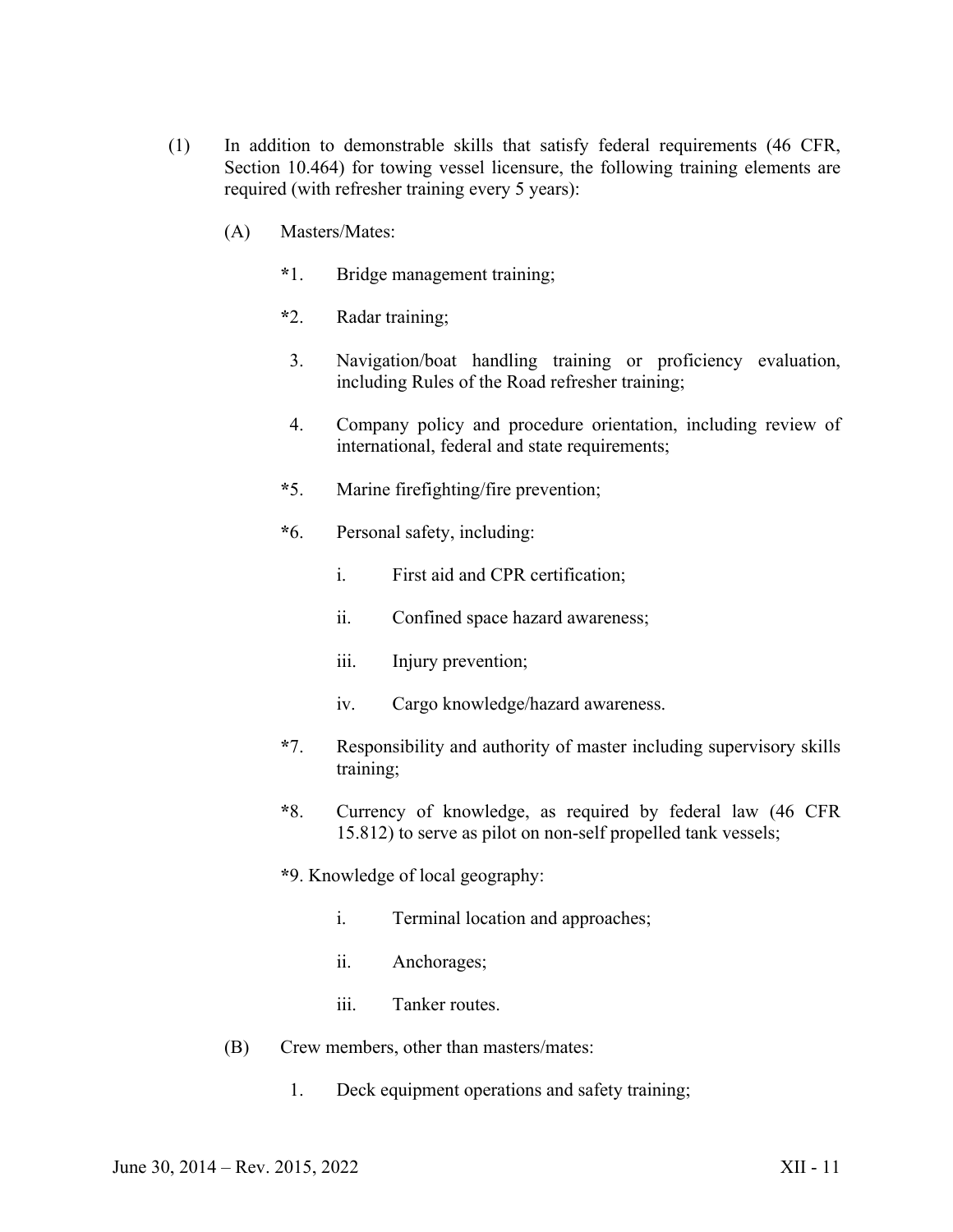- 2. Company policy and procedure orientation, which shall include a review of applicable international, federal and state requirements;
- **\***3. Vessel firefighting/fire prevention;
- **\***4. Personal safety, including:
	- i. First aid and CPR certification;
	- ii. Confined space hazard awareness;
	- iii. Injury prevention;
	- iv. Lock-out/tag-out procedure.
- 5. Marine diesel operations training, including engine room equipment and alarms.

In addition to the subjects listed above within this Subsection (B) crew members, other than masters and mates, shall demonstrate their ability to operate the vessel in place of the master/mate in an emergency situation, when the master/mate is unable for any reason to operate in his/her capacity.

- (C) All crew members:
	- 1. Employee orientation, including:
		- i. Drug and alcohol policy;
		- ii. Safety as a condition of employment;
		- iii. Vessel layout/deck operations;
		- iv. Required safety gear;
		- v. Job responsibilities.
	- **\***2. Emergency procedures orientation:
		- i. Fire;
		- ii. Collision/allision;
		- iii. Sinking;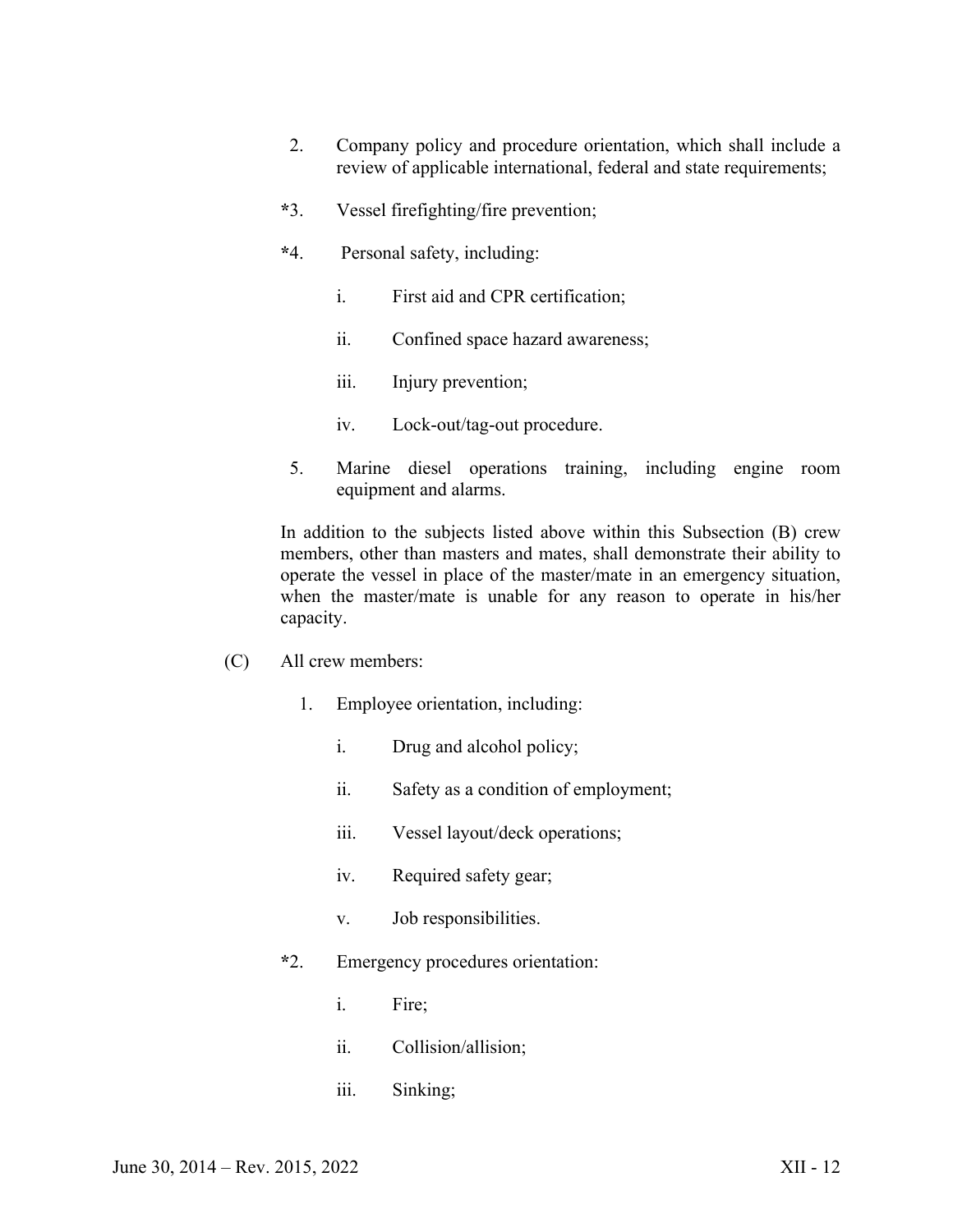- iv. Grounding;
- v. Man overboard;
- vi. Personal injury;
- vii. Oil spill reporting.
- 3. Knowledge and use of tug escorts:
	- i. How to use an escort tug to reduce the risk of grounding or collision of an escorted vessel;
	- ii. The roles of the tug (as servant of the vessel) and the pilot during escorts;
	- iii. The primacy of safety of life and the escort tug;
- 4. Capabilities and performance limitations of the escort tug, including but not limited to:
	- i. Handling and performance characteristics of escort tugs (e.g., stability, hydrodynamics, tripping, etc.);
	- ii. Propulsion type;
	- iii. Force capabilities;
	- iv. Line and connection system integrity;
	- v. Navigation systems.
- (2) Training required as a condition of U. S. Coast Guard licensure (e.g., firefighting) may be used to satisfy the training specifications listed in Subsection  $(d)(1)$ above, as appropriate.
- (3) Compliance with the crew training and qualification requirements listed in Subsection  $(d)(1)$  above shall be verified as follows:
	- (A) Companies that comply with the International Convention on Standards of Training, Certification, and Watchkeeping for Seafarers (STCW) certification and have a Safety Management System (SMS) in place shall provide internal audit reports and STCW training certificates to the Administrator upon request; or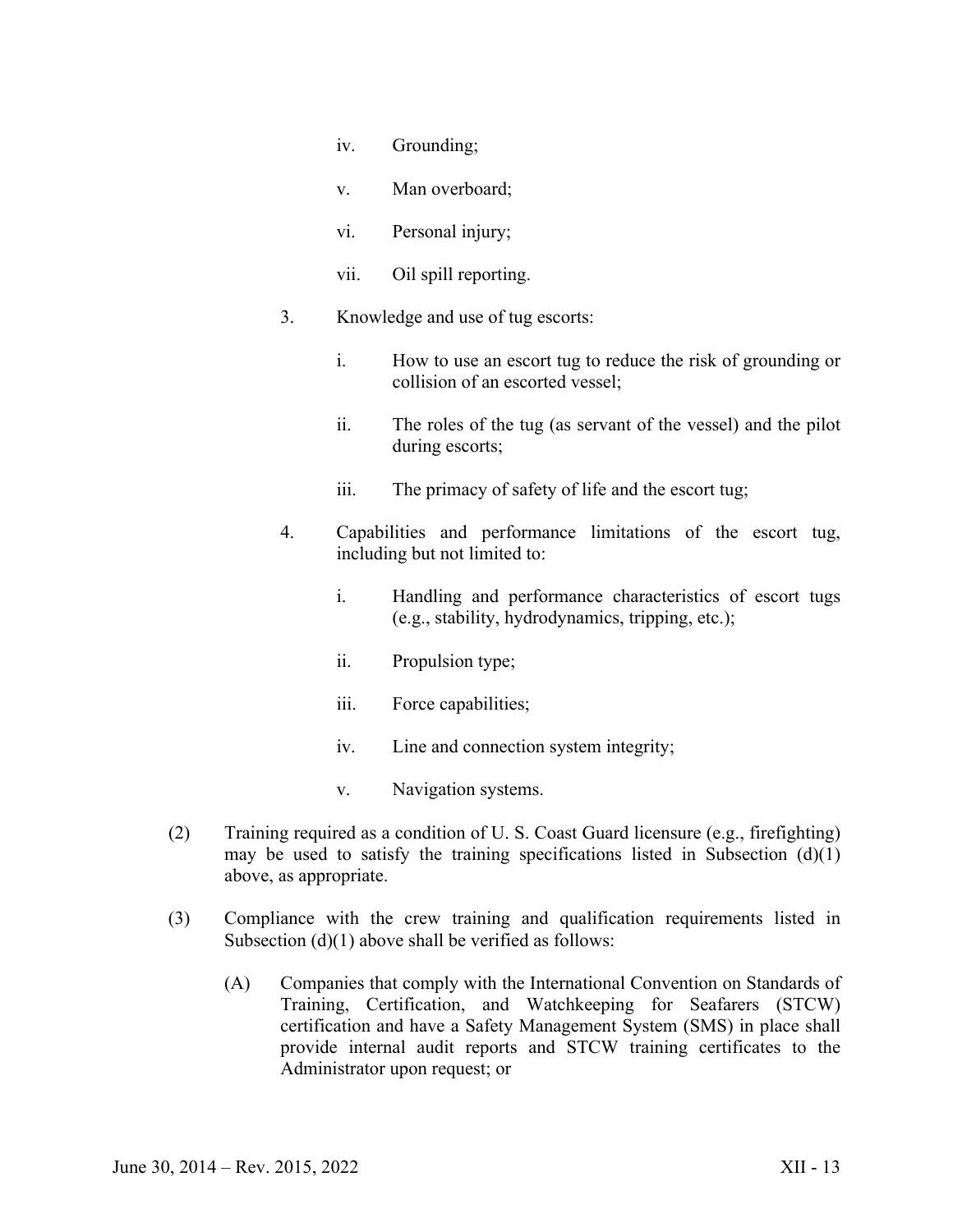- (B) Companies that are not STCW certified, but which have a SMS in place shall request approval from the Administrator by providing all of the following:
	- 1. Details of their training program; and
	- 2. Certified audit reports; and
	- 3. Demonstration of proficiency of the crew in the training elements prior to approval when deemed necessary by the Administrator.

\*Federal requirements

Authority: Sections 8670.17.2 and 8670.23.1, Government Code. Reference: 8670.17.2 and 8670.23.1, Government Code.

#### **851.24. Pre-Escort Conference.**

- (a) Prior to commencing an escorted transit, the tank vessel master/pilot shall:
	- (1) contact the escort tug master, mate or officer in charge of the watch, to confirm the number and position of the escort tug(s); and
	- (2) establish the radio frequency to be used for communications; and
	- (3) establish the anticipated direction of movement and destination of the tank vessel; and
	- (4) communicate any other pertinent information that the master/pilot and escort tug master, mate or officer in charge of the watch deem necessary to facilitate operations in the case of an unplanned event.

Authority: Sections 8670.17.2 and 8670.23.1, Government Code.

Reference: Section 8670.17.2, Government Code.

#### **851.25. Speed Limits for Tankers.**

- (a) Tankers transiting between the seaward limits of the tank vessel escort zones, as described in Section 851.22(c), and anywhere inside the Federal Breakwater shall restrict their speed as follows:
	- (1) eight (8) knots for vessels with displacements less than 60,000 metric tons;
	- (2) six (6) knots for vessels with displacements of 60,000 metric tons and more.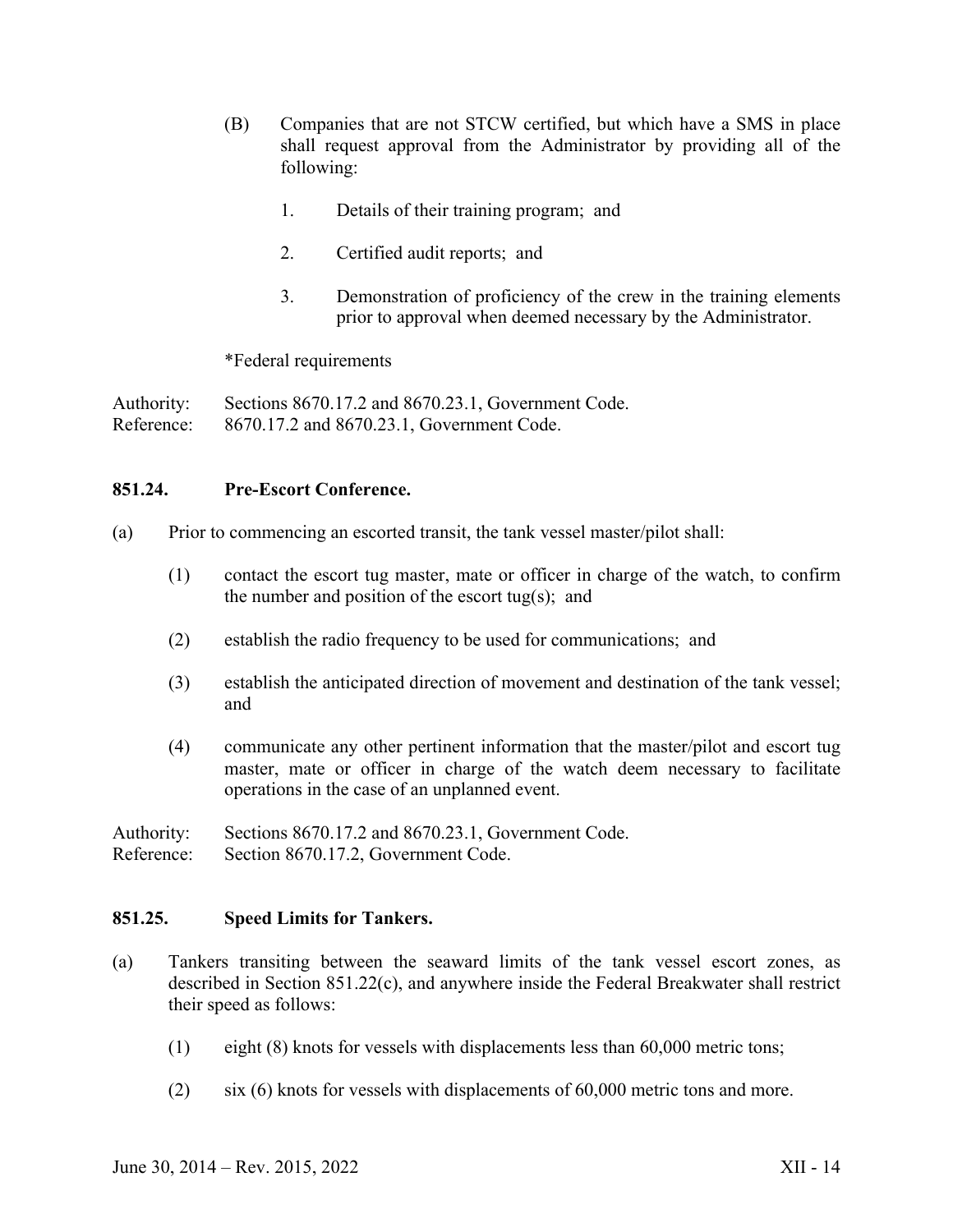(b) The maximum speed limits contained in Subsections (a)(1) and (a)(2) reflect favorable circumstances and conditions and shall be adjusted for safety based on weather and tidal conditions and the proximity of other vessel traffic.

Authority: Sections 8670.17.2 and 8670.23.1, Government Code. Reference: Sections 8670.17.2, Government Code.

#### **851.26. General Escort Tug Requirements for Tankers.**

- (a) The master/pilot of inbound tankers shall confirm by VHF contact with the required escort tugs(s), that the tug(s) is/are stationed at the seaward limit of the applicable tank vessel escort zone (as described in Section 851.22(c)) prior to the tankers reaching the seaward limit of the applicable tank vessel escort zone.
- (b) Tanker Crew Requirements.
	- (1) a tanker shall have:
		- (A) sufficient and qualified line handling capable crew members standing by and available to immediately receive lines from each escort tug. The crew shall not be assigned duties that would interfere with their ability to immediately respond to an emergency situation;
		- (B) its anchors ready for letting go prior to entering the applicable tank vessel escort zone (inbound tankers only);
		- (C) sufficient and qualified supervisors to provide direct supervision of line handling crew operations for tankers. Supervisors shall have direct radio communication capability with the bridge of the tanker.
- (c) Tanker Equipment Requirements:
	- (1) each tanker shall have appropriate and suitably maintained bitts and chocks that are of sufficient size, strength, and number to accommodate the anticipated forces of the escort tug(s);
	- (2) the tanker tank ship owner/operator shall indicate the location of the appropriate bitts and chocks, as well as the safe working loads, on the ships general arrangement plan for each tanker. This information shall also be communicated to the pilot during the pre-escort conference required by Section 851.24 of this subchapter.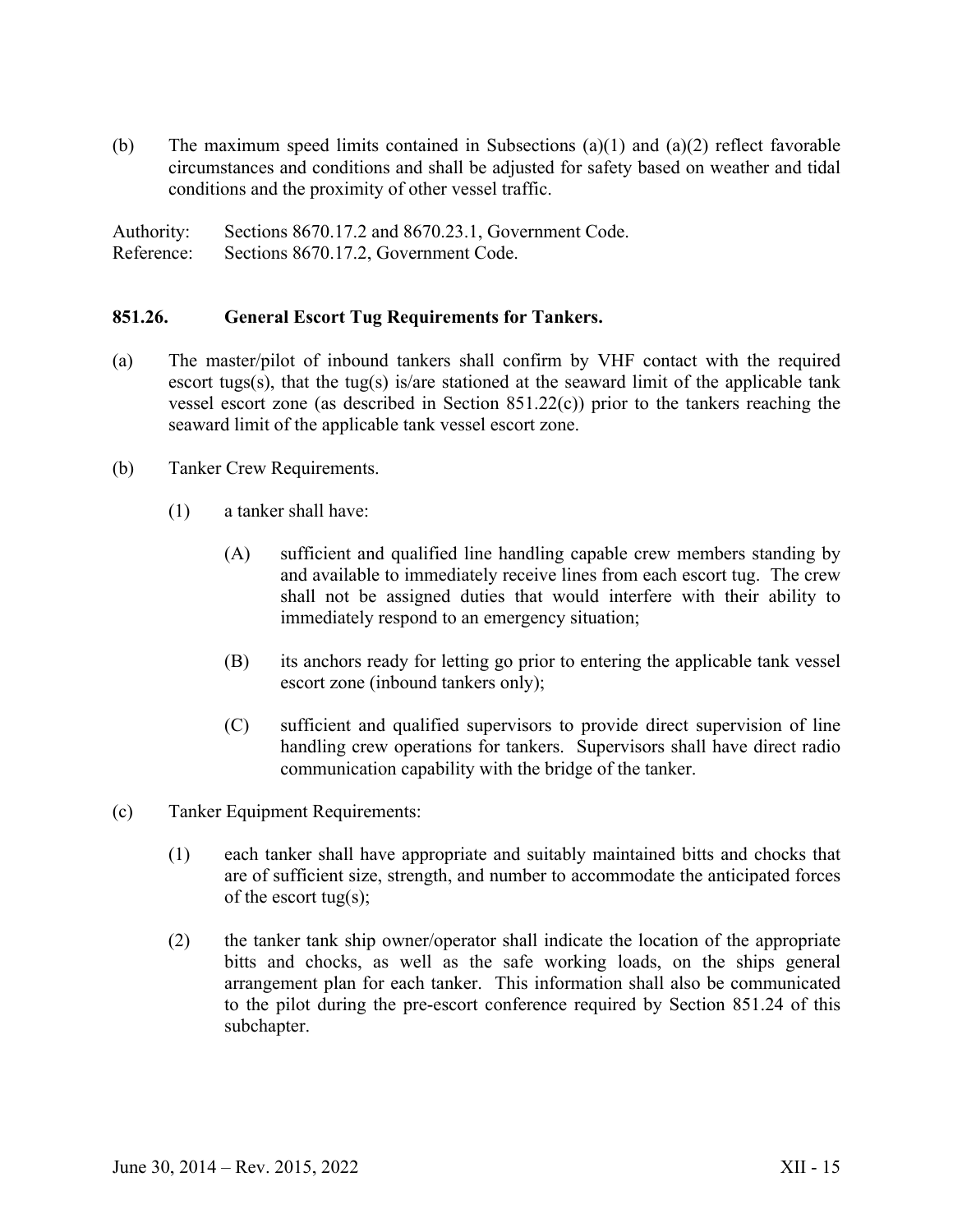- (d) Notwithstanding any other provision of this subchapter:
	- (1) any additional requirements for tug escort as deemed necessary by the U.S. Coast Guard shall supersede the requirements of this subchapter;
	- (2) during a non-emergency situation the master/pilot, may only adjust the minimum escort requirements contained in this subchapter with the concurrence of the Coast Guard Captain of the Port.

Authority: Sections 8670.17.2 and 8670.23.1, Government Code. Reference: Section 8670.17.2, Government Code.

## **851.27. Tanker Force Selection Matrix.**

(a) The tug(s) used for the escorted vessel movements described in Section 851.22, Subsections (a) and (b), shall provide forces equivalent to those delineated in the following Tanker Force Selection Matrix. No more than two escort tugs may be used to meet the "Forces For Tug(s)" requirements in the Tanker Force Selection Matrix, except as provided in Sections 851.22(h) and 851.27(e).

| <b>TANKER FORCE SELECTION MATRIX</b> |                                                              |  |
|--------------------------------------|--------------------------------------------------------------|--|
| <b>Tanker Displacement</b>           | Forces For Tug(s) Tethered at the Stern<br>(See Notes Below) |  |
| <b>Metric Tons</b>                   | <b>Short Tons</b>                                            |  |
| 0 to $< 60,000$                      | 10                                                           |  |
| $60,000$ to $\leq 100,000$           | 20                                                           |  |
| 100,000 to $<$ 140,000               | 30                                                           |  |
| 140,000 to $<$ 180,000               | 40                                                           |  |
| 180,000 to $<$ 220,000               | 50                                                           |  |
| 220,000 to $<$ 260,000               | 62                                                           |  |
| 260,000 to $<$ 300,000               | 75                                                           |  |
| 300,000 to $<$ 340,000               | 87                                                           |  |
| 340,000 to $<$ 380,000               | 105                                                          |  |
| 380,000 to $<$ 420,000               | 128                                                          |  |

Note 1: Ahead forces for tugs using stern lines (e.g., Voith-Schneider propeller – VSP tugs). Astern forces for tugs using headlines (e.g., azimuth stern drive  $-$  ASD tugs)

Note 2: The "Forces For Tugs" described in the Tanker Force Selection Matrix were evaluated in a water depth equal to 1.2 times the tanker's deep draft for tankers with a displacement of less than 260,000 metric tons, and in a water depth equal to 1.1 times the tanker's deep draft for tankers with a displacement equal to or greater than 260,000 metric tons.

(b) Only tractor type tugs may be employed to meet the requirements of this subchapter.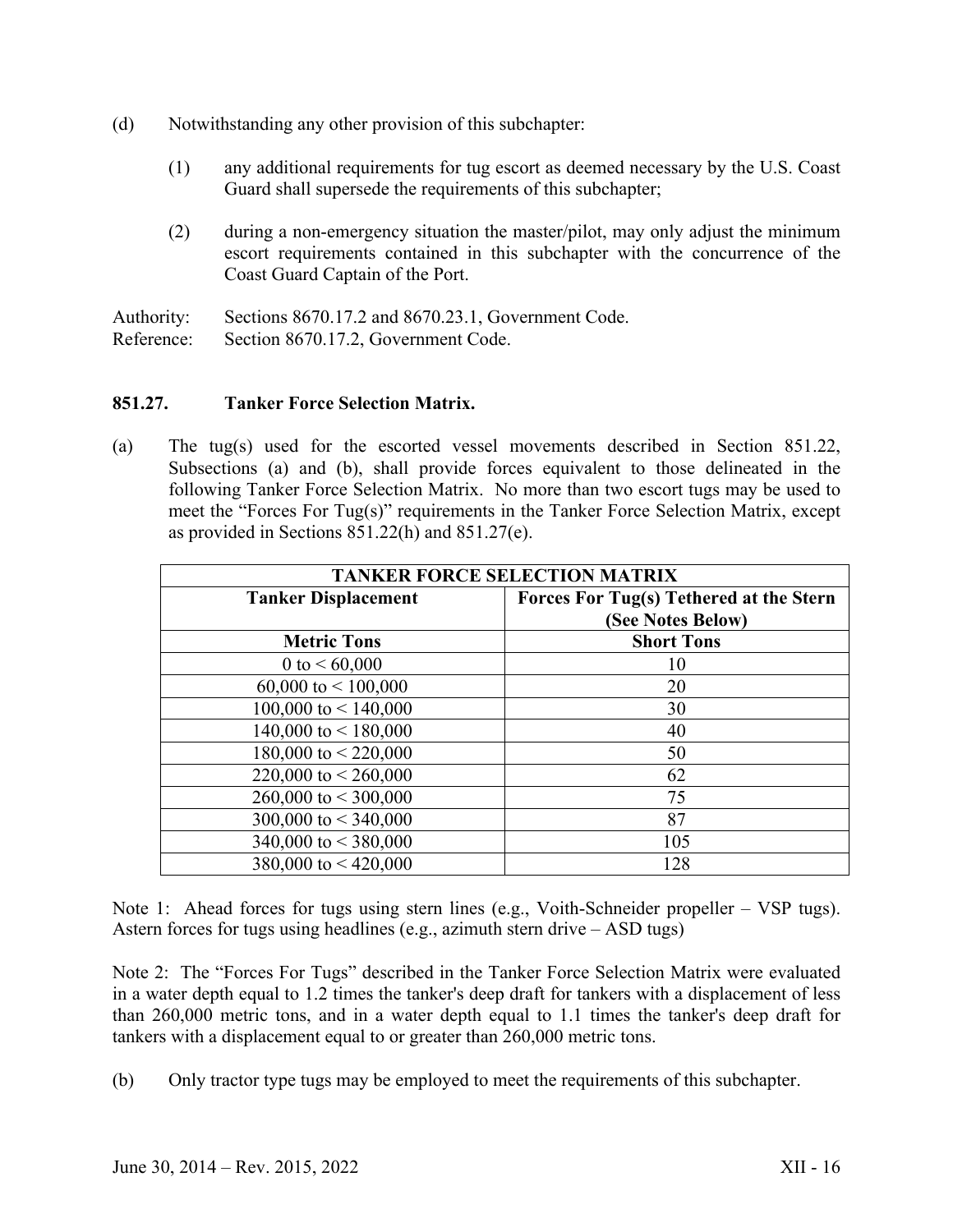- (c) Any escort tug(s) employed to meet the "Forces For Tug(s)" requirements in the Tanker Force Selection Matrix shall have a pulling power as follows:
	- (1) Laden tankers with displacements less than 180,000 metric tons must employ at least one tractor tug that has sufficient power to satisfy the "Forces For Tug(s)" requirements in the Tanker Force Selection Matrix.
	- (2) Laden tankers with displacements equal to or greater than 180,000 metric tons may employ two tugs that have sufficient combined power to satisfy the "Forces For Tug(s)" requirements in the Tanker Force Selection Matrix, provided that:
		- (A) both tugs have bollard pull ratings of 45 short tons or more, and
		- (B) a team towing configuration is used. A "team towing configuration" is the practice of running two tugs in tandem on aft leads.
- (d) All required escort tugs shall be tethered on the tanker's stern.
- (e) The force requirements contained in this subchapter reflect favorable circumstances and conditions. The tanker master/pilot shall arrange for additional escort tug(s) should adverse weather conditions, unusual port congestion, the contemplated movement of the vessel or other conditions or circumstances so require.

Authority: Sections 8670.17.2 and 8670.23.1, Government Code. Reference: Section 8670.17.2, Government Code.

# **851.27.1. Tank Barge and Tug Matching Criteria, Tethering, Stationing and Equipment Requirements**

- (a) The tug(s) used to escort a tank barge must be able to provide sufficient braking force to stop the tank barge.
	- (1) The braking force shall be measured either as:
		- (A) the escort tug's ahead static bollard pull for tractor tugs using stern lines (VSP); or
		- (B) astern static bollard pull for tractor tugs using headlines (ASD); or
		- (C) astern static bollard pull for conventional tugs.
	- (2) At the appropriate seabuoy:
		- (A) tethered escort tug(s) are required for all tank barges and their primary towing vessels whose aggregate displacement tonnage exceeds 20,000;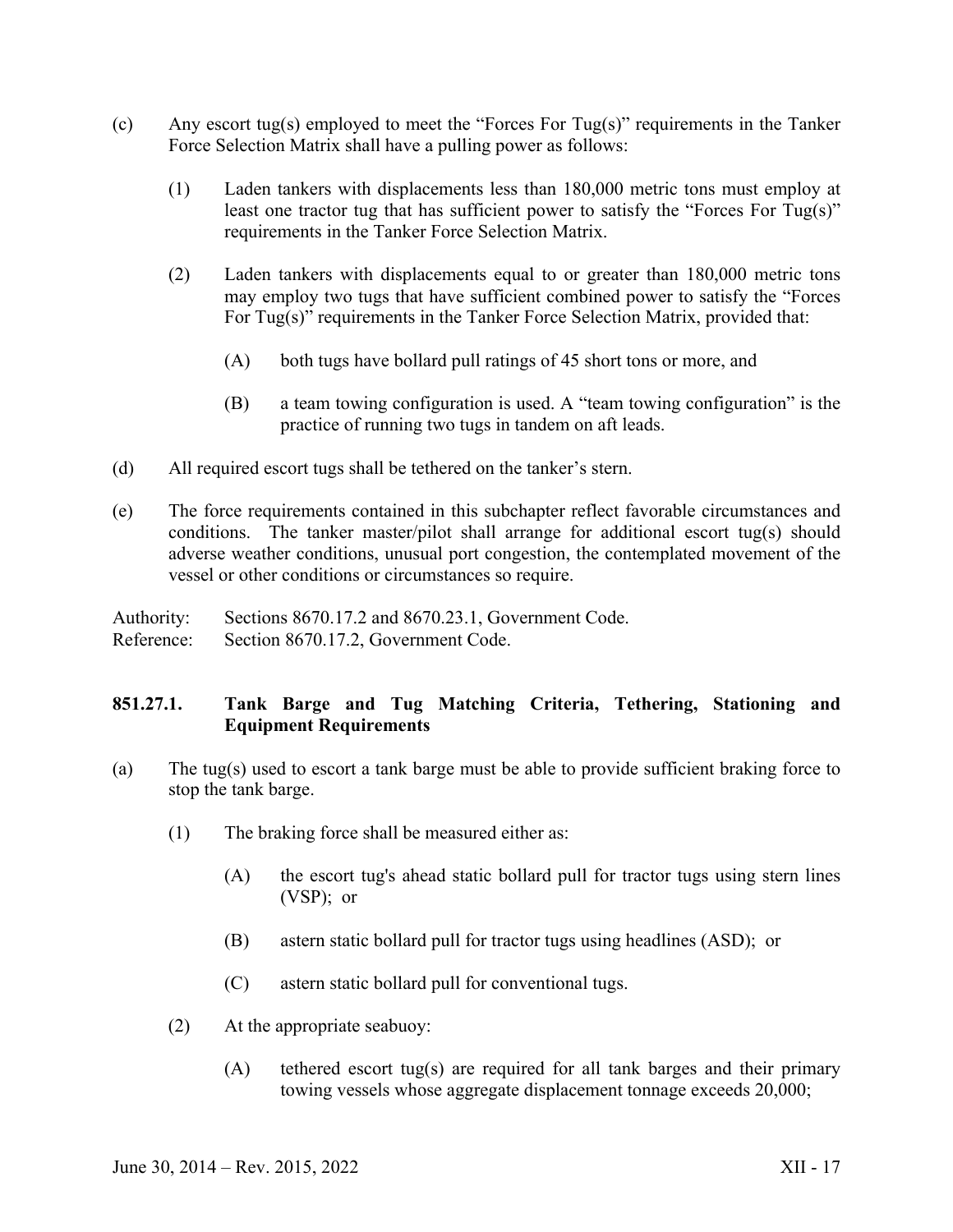- (B) the escort tug(s) shall have the minimum individual or aggregate braking force, when tethered or untethered, as specified in Subsection (3) A. and B. below:
- (3)

| Total Displacement Tonnage of<br>the Barge and the Primary<br>Towing Tug in Metric Tons | Minimum Required Escort Tug(s) Static Bollard Pull<br>in Short Tons                                                                                                                                                                                                                                                                                                               |                          |
|-----------------------------------------------------------------------------------------|-----------------------------------------------------------------------------------------------------------------------------------------------------------------------------------------------------------------------------------------------------------------------------------------------------------------------------------------------------------------------------------|--------------------------|
|                                                                                         | Tethered Escort Tug(s)                                                                                                                                                                                                                                                                                                                                                            | Untethered Escort Tug(s) |
| A. 0 to $= 20,000$ metric tons                                                          | 10 short tons                                                                                                                                                                                                                                                                                                                                                                     | 15 short tons            |
| <b>B.</b><br>$>20,000$ metric tons                                                      | Tethered Escort Tug(s)                                                                                                                                                                                                                                                                                                                                                            |                          |
|                                                                                         | A total astern static bollard pull (in pounds) equal to<br>or greater than the sum of both the primary towing<br>tug's and barge's total displacement tonnage in<br>metric tons. (E.g., where the total towing tug and<br>barge displacement is 25,000 metric tons, the escort<br>$tug(s)$ ' astern static bollard pull shall be at least<br>$25,000$ pounds or 12.5 short tons.) |                          |

- (4) A tank barge must be accompanied by a sufficient number, but no more than two tugs to provide the braking force specified in this section.
- (5) The towing tug which provides the power to push or tow a tank barge shall not become an escort tug during the course of a transit unless the towing tug has been relieved of its duties as the primary towing vessel, and replaced with another tug that serves as the primary towing vessel.
	- (A) Any towing tug that does become the escort tug after being relieved of all towing duties must meet all the requirements for escort tugs as specified in this subchapter.
- (6) The primary towing vessels for tank barges transiting between the seaward limits of the pilot operating areas and anywhere inside the Federal Breakwater shall restrict their speed to four (4) knots.
- (b) Stationing Requirements.
	- (1) The primary towing tug master or mate shall confirm by VHF contact with the required escort tugs(s), that the tug(s) is/are stationed at the seaward limit of the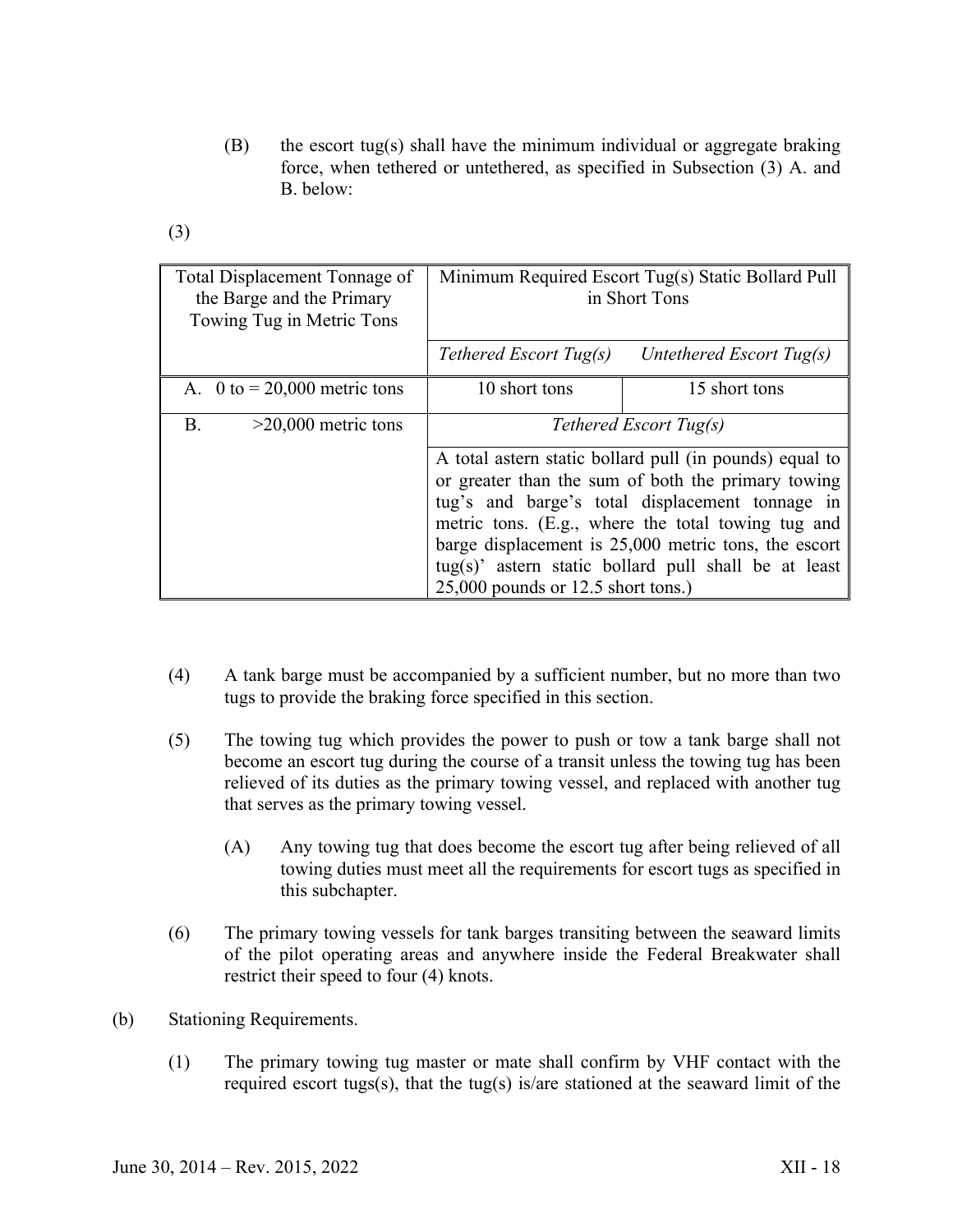applicable tank vessel escort zone (as described in Section 851.22(c) prior to the tank barge reaching the seaward limit of the applicable tank vessel escort zone.

- (c) Equipment Requirements.
	- (1) Each tank barge shall have deck chocks and bitts that are of sufficient size, strength and number to accommodate the anticipated forces of the escort tug(s) as stated in subsection (a)(3) above;
	- (2) The tank barge owner/operator shall illustrate the location of the bitts and chocks, and any other locations on the hull, which are capable of withstanding the forces exerted by the escort tug(s), within documentation kept on file with the Marine Exchange, and onboard the towing tug.

Authority: Sections 8670.17.2 and 8670.23.1, Government Code. Reference: Section 8670.17.2, Government Code.

#### **851.28. General Requirements for Tank Vessels.**

(a) All laden, inbound tank vessels engaged in movements described in Section 851.22, Subsections (a) and (b), shall:

- (1) comply with the escort requirements specified in Section 851.27, or its alternatives found in Section 851.29; and
- (2) report their displacement and their static deep draft upon arrival and departure to the Vessel Traffic Service/Marine Exchange; and
- (3) either through the tank vessel owner/operator or the agent acting on their behalf, provide the accurate displacement and static deep draft of the tank vessel when ordering tug escort services from the tug provider(s); and
- (4) be met by the required escort tug(s) at the seaward limit of the applicable tank vessel escort zone; and
- (5) not proceed closer than the seaward limit of the applicable tank vessel escort zone unless the required escort tug(s) is in position at the seaward limit of the applicable tank vessel escort zone.

Authority: Sections 8670.17.2 and 8670.23.1, Government Code. Reference: Section 8670.17.2, Government Code.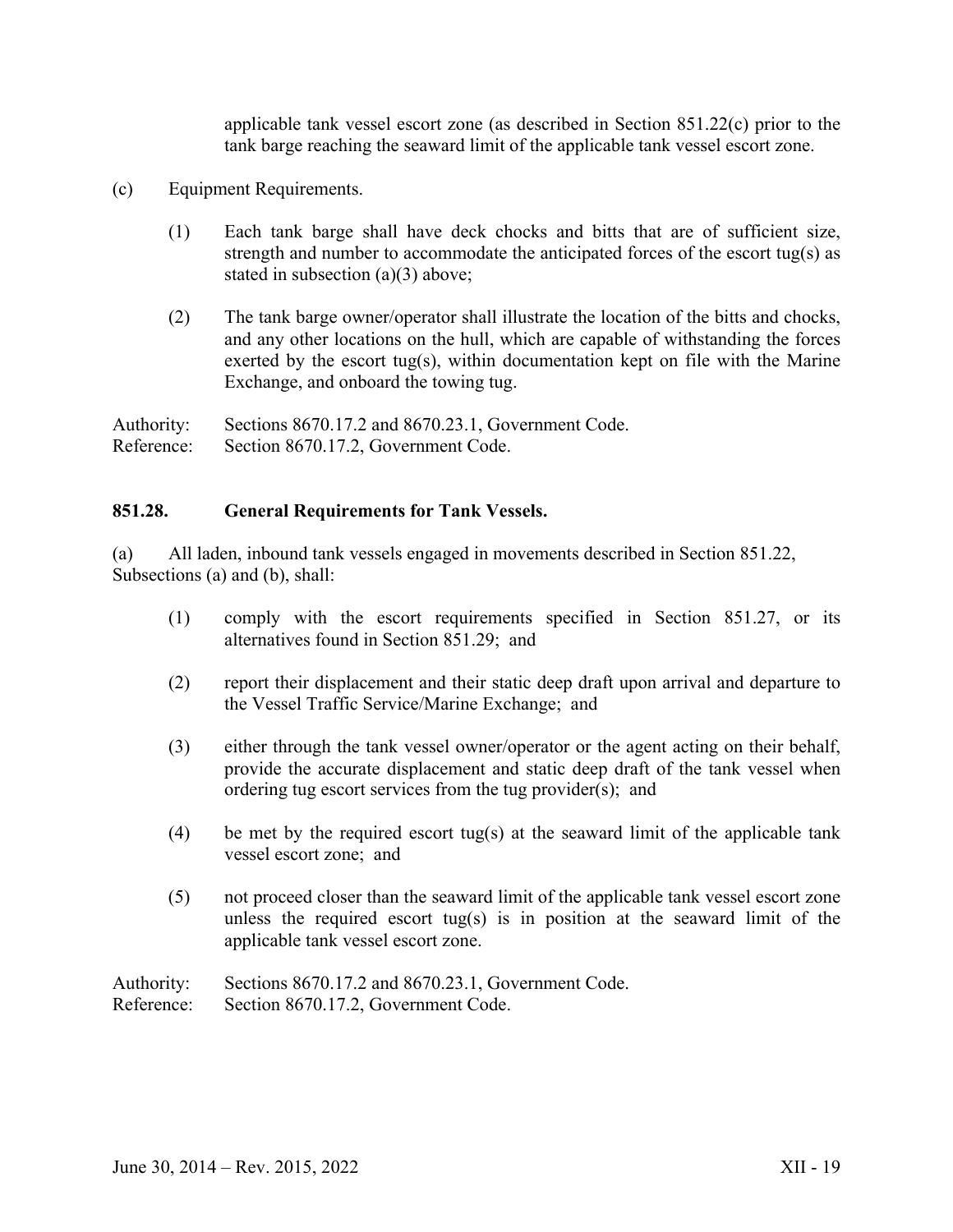### **851.29. Alternative to Section 851.27 Requirements for Matching Escort Tugs to Tank Vessels.**

- (a) Measurement methodologies other than those used to establish the requirements in Section 851.27 may be used instead of, or in addition to, that section as follows:
	- (1) Escort tug operators may propose an alternate method for measuring the forces of any escort tug (in kips) than the static bollard pull measurement indicates. An alternate measurement may be submitted only once in any 12 month period and shall comply with the following:
		- (A) The owner/operator shall assure that the following are included when developing a methodology for calculating alternate forces for a given escort tug:
			- 1. the alternate measurement is conducted from a starting speed of six  $(6)$  knots:
			- 2. the escort tug is not required to exceed the limits of its ability to generate the forces, and in no instance submerges the deck edge to achieve the alternate measurement;
			- 3. the escort tug operates all its equipment at or below the manufacturer's recommended guidelines for its safe working load;
			- 4. unless demonstrated otherwise by full scale testing, all machinery shall be assumed to operate at or below performance levels published by the manufacturer;
			- 5. any current bollard pull values registered with the Marine Exchange shall be utilized where appropriate in any formulas or models;
			- 6. any known condition that would impair the escort tug's ability to perform shall be included in the calculation.
		- (B) The measurement must be conducted by a naval architect or licensed marine engineer approved by the Administrator:
			- 1. the escort tug operator shall submit the name of the naval architect or licensed marine engineer to the Administrator for approval prior to having that individual or his/her company conduct an alternate measurement.
			- 2. the Administrator shall approve a naval architect or licensed marine engineer if that person has demonstrated the education,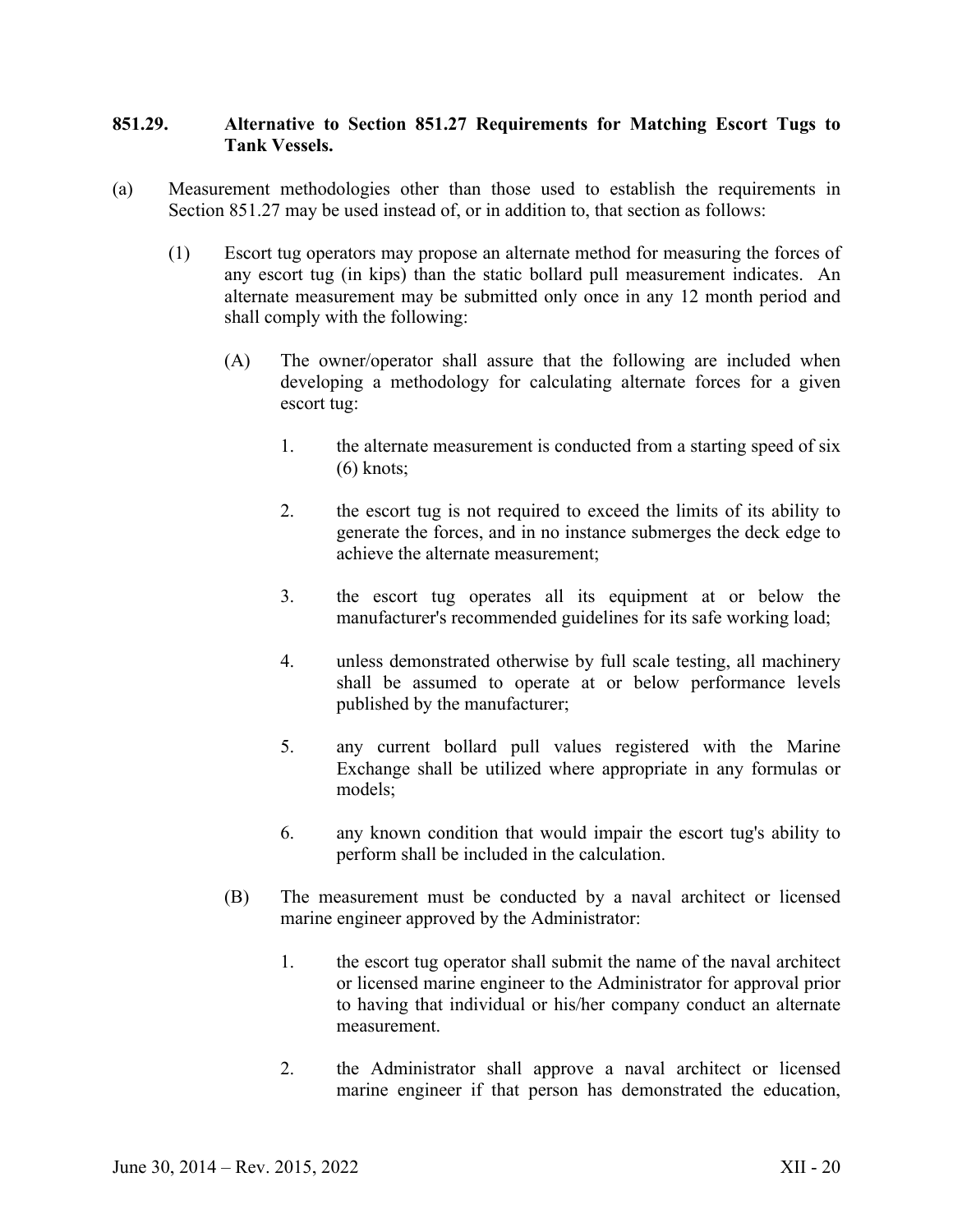knowledge and experience necessary to conduct the testing and modeling of escort tug capabilities and forces.

- (C) The alternate model and the resultant measurements shall be approved by the Administrator before the alternate model may be used to match a tank vessel to an escort tug or tugs. The Administrator shall approve the alternate model if:
	- 1. it provides at least the same level of protection as the forces established in Section 851.27; and
	- 2. can be achieved using no more than two escort tugs as required by this subchapter.
- (D) After an alternate model is approved, the Administrator shall provide the Los Angeles/Long Beach Harbor Safety Committee with a list of the escort tug combinations which correspond to the tank vessel displacements (in metric tons) and speeds under the approved alternate methodology.
- (2) Tank vessel operators may develop a model for the vessels in their fleet relative to the steering and braking demands of the vessels. The steering and braking demands established by the alternate model may be used to match escort tugs to tank vessels in lieu of those specified in Section 851.27. An alternate compliance model may be submitted only once in any 12 month period and shall comply with the following:
	- (A) The measurement must be conducted by a naval architect or licensed marine engineer approved by the Administrator.
		- 1. The tank vessel operator shall submit the name of the marine architect or licensed marine engineer to the Administrator for approval prior to having that individual or his/her company conduct an alternate model.
		- 2. The Administrator shall approve a naval architect or licensed marine engineer if that person has demonstrated the education, knowledge and experience necessary to conduct the testing and modeling of escort tug capabilities and forces.
	- (B) The alternate model and the resultant measurements shall be approved by the Administrator before the alternate model may be used to match a tank vessel to an escort tug or tugs. The Administrator shall approve the alternate model if: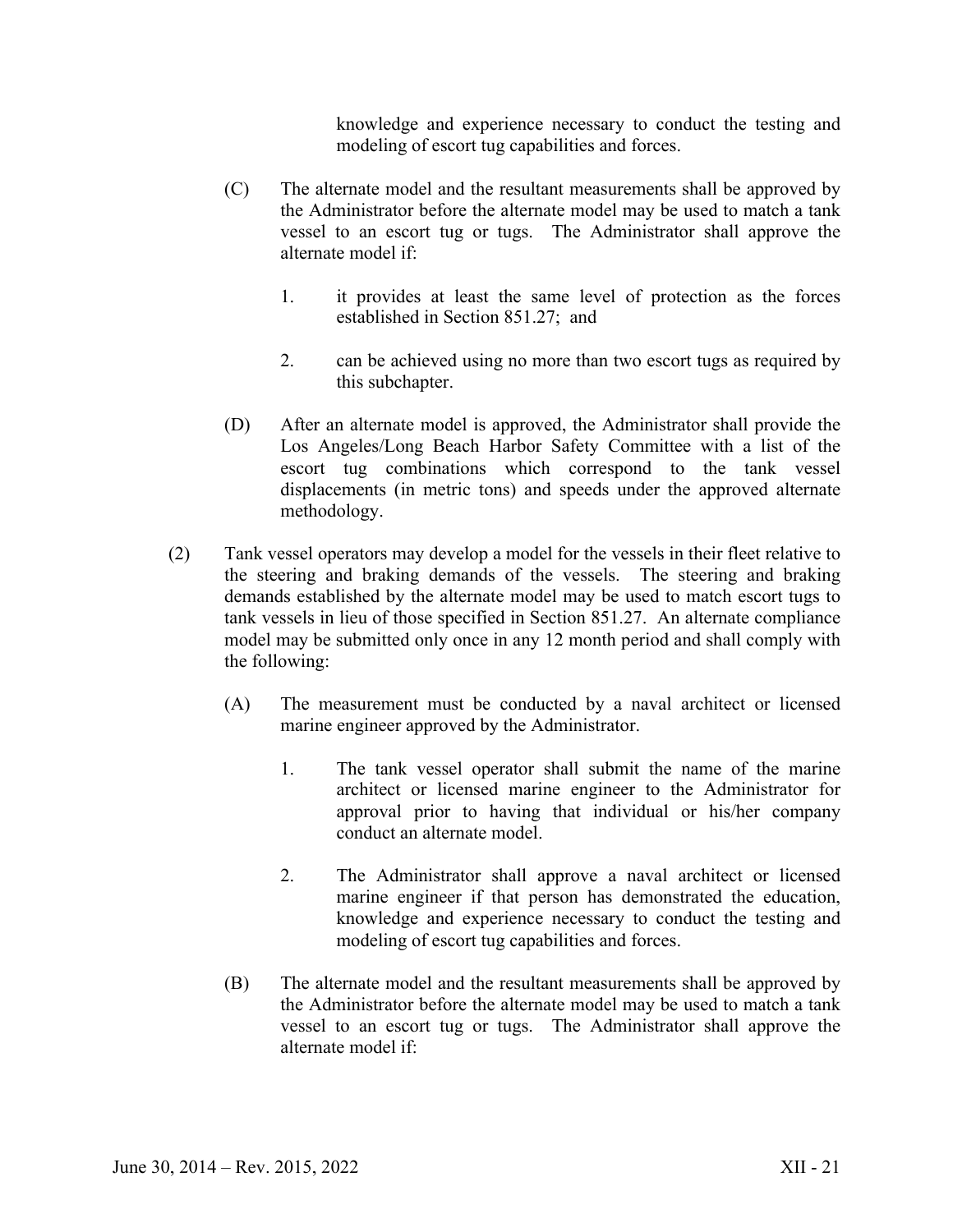- 1. it provides at least the same level of protection as the forces established in Section 851.27; and
- 2. can be achieved using no more than two escort tugs as required by this subchapter.
- (C) After an alternate model is approved, the Administrator shall provide the Marine Exchange and the Los Angeles/Long Beach Harbor Safety Committee with the tank vessel demand in kips which corresponds to the tank vessel's displacement (in metric tons) and speed under the approved alternate model.

Authority: Sections 8670.17.2, and 8670.23.1, Government Code. Reference: Section 8670.17.2, Government Code

# **851.30. Reporting.**

Anyone may report violations of the provisions of this subchapter to:

- (a) the Office of Spill Prevention and Response; or
- (b) the United States Coast Guard Captain of the Port.

Authority: Sections 8670.17.2, and 8670.23.1, Government Code. Reference: Section 8670.17.2, Government Code

#### **851.31. Compliance Monitoring and Notification.**

Compliance monitoring of these regulations shall be accomplished by the procedures specified in either subsection (a) or (b), below:

- (a) The development of a compliance monitoring program(s) or process(es) designed by the Port of Los Angeles and the Port of Long Beach (Ports), or their designees.
	- (1) The program(s) or process(es) shall specify how the Ports will provide the Administrator, or his designee, with notification of a violation(s) to the regulations; and / or
	- (2) that the vessel, under normal, not exigent circumstances, is to be detained until the requirements of this subchapter have been fully met.
		- (A) The program and/or process shall be submitted to the Administrator for his/her review and approval no later than 120 days from the effective date of this regulation.